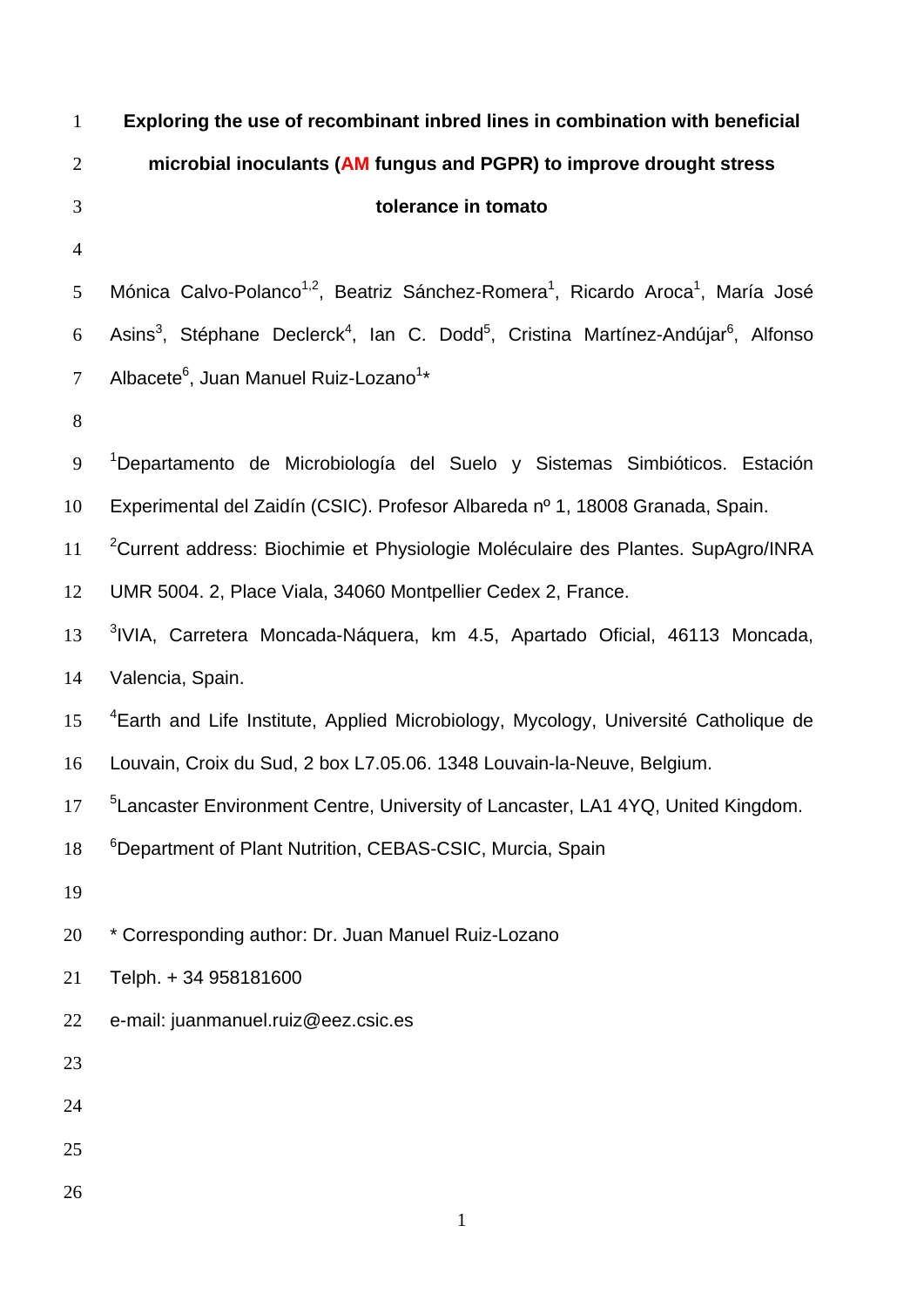## **ABSTRACT**

2 At a world scale, tomato is an important horticultural crop, but its productivity is highly reduced by drought stress. Combining the application of beneficial microbial inoculants with breeding and grafting techniques may be key to cope with reduced tomato yield under drought. This study aimed to investigate the growth responses and physiological mechanisms involved in the performance under drought stress of four tomato recombinant inbred lines (RIL) after inoculation with the arbuscular mycorrhizal (AM) fungus *Rhizophagus irregularis* and the plant growth promoting rhizobacteria (PGPR) *Variovorax paradoxus* 5C-2. Results showed a variation in the efficiency of the different tomato RILs under drought stress and a differential effect of the microbial inoculants, depending on the RIL involved. The inoculants affected plant parameters such as net photosynthetic capacity, oxidative damage to lipids, osmolyte accumulation, root hydraulic conductivity or aquaporin abundance and phosphorylation status. RIL66 was the one obtaining maximum benefit from the 15 microbial inoculants under drought stress conditions, due likely to improved  $CO<sub>2</sub>$ -fixation capacity and root hydraulic conductivity. We propose that RIL66 could be selected as a good plant material to be used as rootstock to improve tomato growth and productivity under water limiting conditions. Since RIL66 is highly responsive to microbial inoculants, this grafting strategy should be combined with inoculation of *R. irregularis* and *V. paradoxus* in order to improve plant yield under conditions of drought stress.

*Key-words:* arbuscular mycorrhizal symbiosis, drought stress, plant growth promoting rhizobacteria, recombinant inbred line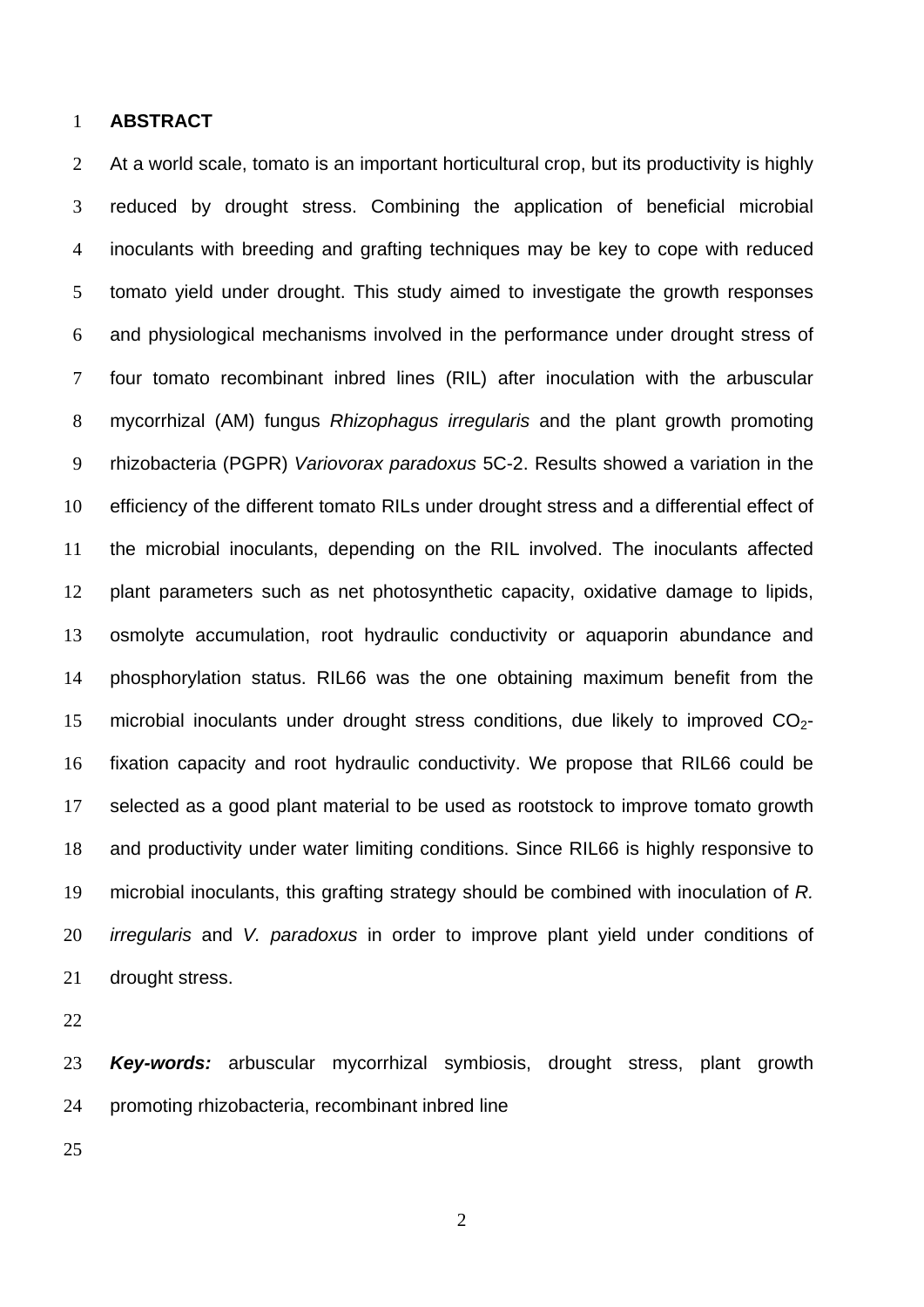## **1. Introduction**

Drought stress has a major impact on plant growth and development, limiting crop production throughout the world. It has been estimated that nearly one third of soils are too dry to support normal plant development and productivity (Golldack et al., 2014). Moreover, global climate change is spreading this problem of water deficit to regions where drought impacts were negligible in the past (Trenberth et al., 2014).

To cope with environmental stresses, plants have developed a variety of strategies (Dobra et al., 2010). Under drought stress plants regulate the permeability of tissues to water movement, use osmotic adjustment and enhance their antioxidant systems. The first of these processes is based on modifying membrane water permeability, a process in which aquaporins are involved (Maurel et al., 2008; Chaumont and Tyerman, 2014). Aquaporins are water channel proteins that facilitate and regulate the passive movement of water molecules down a water potential gradient (Maurel et al. 2015), affecting directly the radial water flow through the cell-to-cell pathway. Under conditions of low transpiration, such as under drought stress, this pathway is predominant for water movement in plants (Steudle and Peterson, 1998). Among plant aquaporins, the plasma membrane intrinsic proteins subfamily (PIPs1 and PIPs2) is critical for whole plant water transport (Javot and Maurel, 2002; Chaumont and Tyerman, 2014). Since plants undergo frequent environmental changes, the activity of PIPs must be regulated by mechanisms that allow rapid responses to these changes. Post-translational modifications are necessary to achieve such rapid regulation (Vandeleur et al., 2014), including phosphorylation/de-phosphorylation of specific serine residues, the first post-translational regulation mechanism found in aquaporins. This generates conformational changes allowing aquaporin gating (Johansson et al., 1998; Prado et al., 2013) or modifying the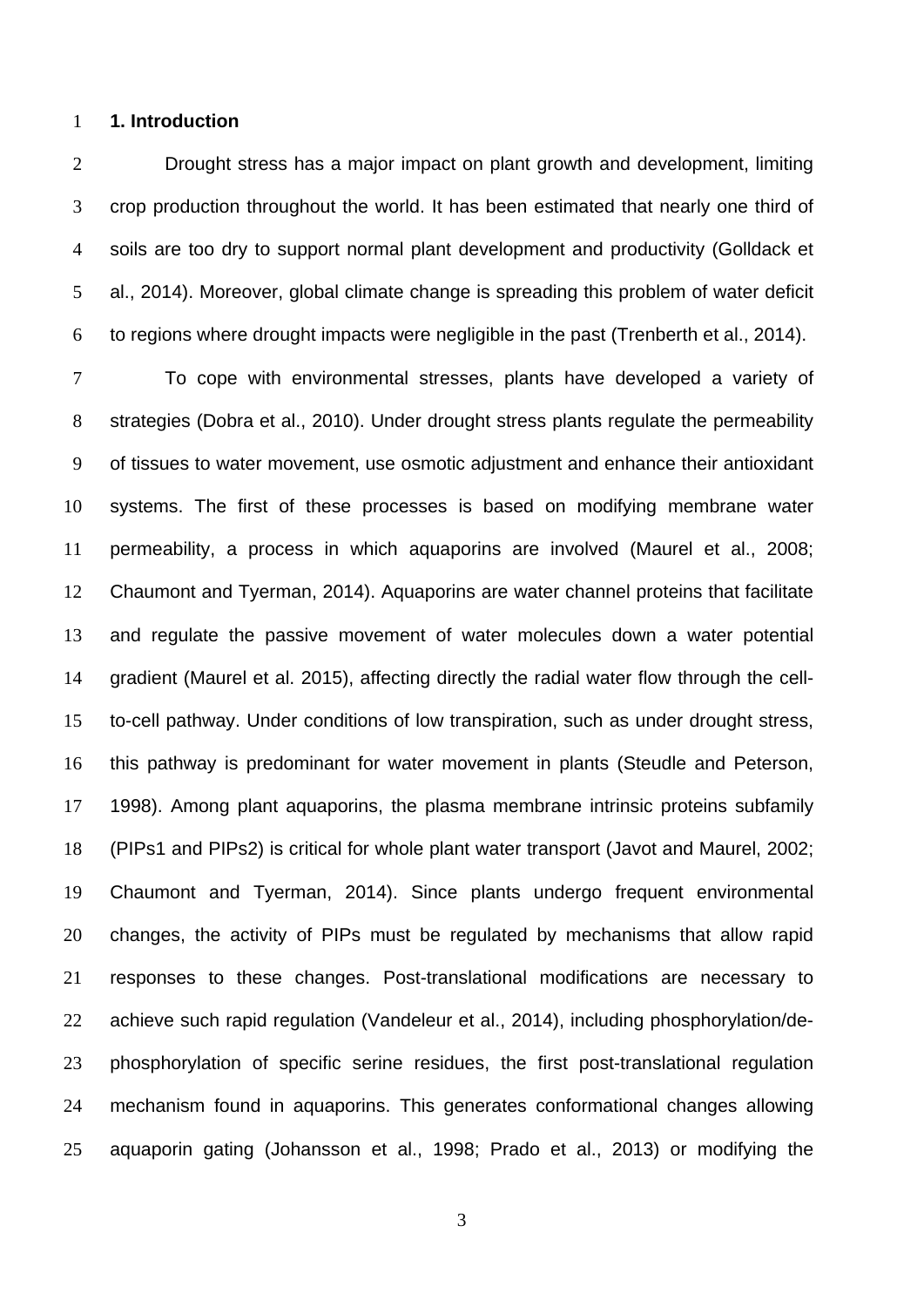subcellular localization of PIPs in the membrane (Prak et al., 2008) and may be a mechanism to prevent water loss (Bárzana et al., 2015).

The accumulation of compounds such as soluble sugars, proline, glycine betaine, pinitol or mannitol allows plants to osmotically adjust to maintain cell turgor (Morgan, 1984; Bheemareddy and Lakshman, 2011). Proline, a non-protein amino acid that accumulates in most plant tissues subjected to water stress, is one of the most common osmolytes accumulated (Kishor and Sreenivasulu, 2014) and can be readily metabolized upon recovery from drought (Singh et al., 2000). Besides acting as an osmoregulatory compound, proline also serves as a sink for energy, regulating redox potentials, as a scavenger of hydroxyl radicals, as a means of reducing acidity in the cell, and as a solute that protects macromolecules against denaturation (Kishor and Sreenivasulu, 2014).

Under drought stress, several metabolic pathways are uncoupled and electrons are transferred to molecular oxygen to form reactive oxygen species (ROS) (Noctor et al., 2014). ROS are toxic molecules capable of causing oxidative damage to lipids, proteins and DNA (Miller et al., 2010). However, at low levels, ROS can act as signalling molecules for stress responses and its generation is an early plant stress response (Singh et al., 2011). Antioxidant systems aim to eliminate excessive ROS production under stress conditions (Gill and Tuteja, 2010). The scavenging of ROS is achieved through the action of non-enzymatic compounds and different enzymatic systems. Non-enzymatic mechanisms include compounds able to scavenge directly several ROS, such as ascorbic acid (AsA), glutathione (GSH), or  $\alpha$ -tocopherol. Enzymatic antioxidants include superoxide dismutase (SOD), glutathione reductase (GR), catalase (CAT), ascorbate- or thiol-dependent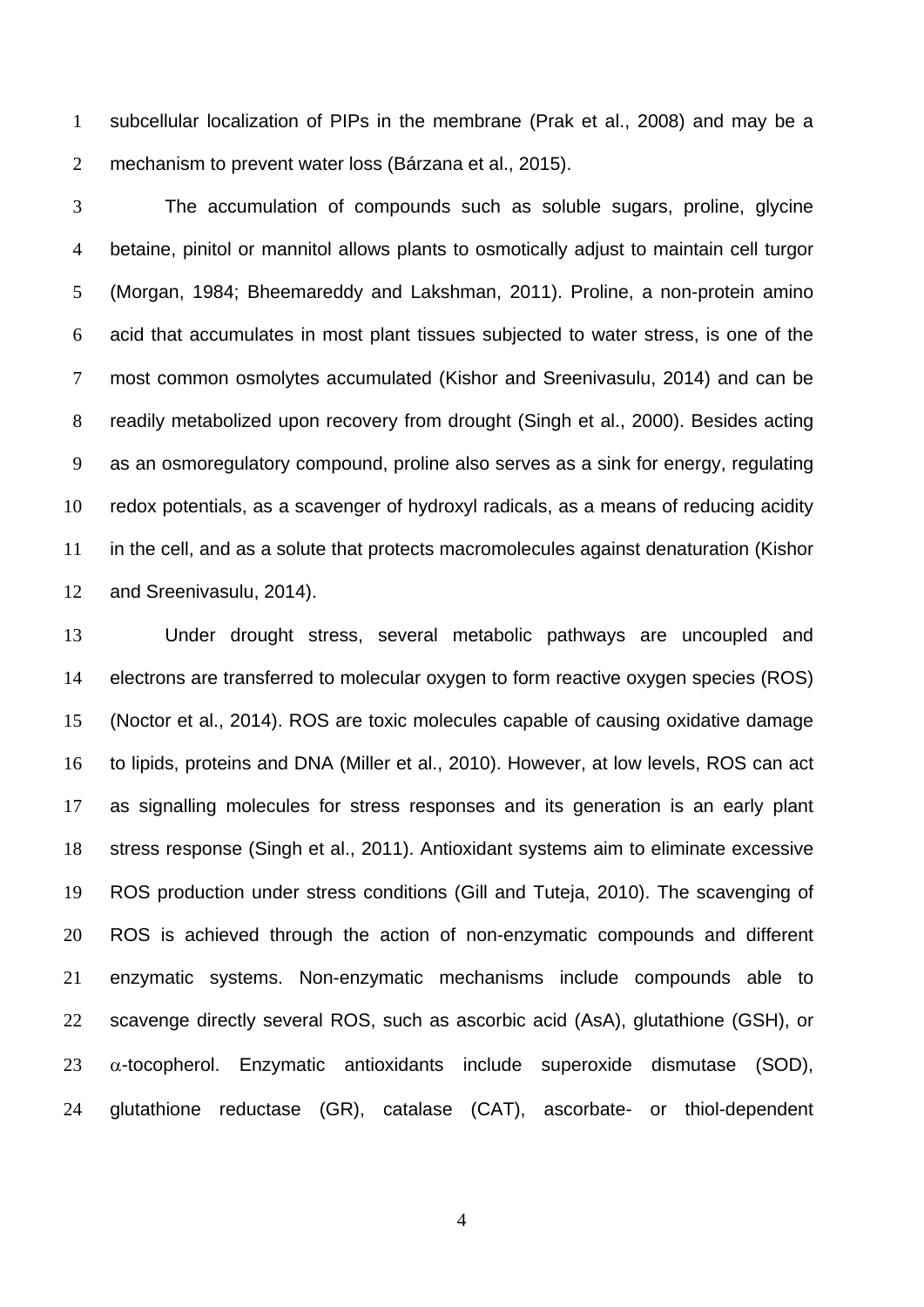peroxidases, and the enzymes of the ascorbate-glutathione pathway (Scheibe and Beck, 2011).

At a world scale, tomato is the most important horticultural crop, and the second most important vegetable consumed after potato. Tomato is a major dietary component in many countries and constitutes an important source of vitamins, sugars, minerals, and antioxidant compounds. However, its productivity is highly reduced by abiotic stresses, including drought (Schwarz et al., 2010). While climate change is reducing crop productivity, world agriculture must increase its productivity by 60% to feed the expected population of 9.6 billion people in 2050 (Cabot et al., 2014). Therefore, drought tolerance is a target trait in breeding programs, particularly for rootstocks. Combining breeding techniques with grafting techniques and the application of beneficial microbial inoculants will play a key role in developing a more profitable horticulture to address this challenge (Asins et al., 2010; Albacete et al., 2015b). The rootstock effect to ameliorate abiotic stress tolerance in tomato was previously tested in a population of recombinant inbred lines (P-RILs) (Albacete et al., 2015a,c).

Grafting is a biotechnological tool to improve not only the amount and uniformity of crop yield, but also stress tolerance (reviewed by Albacete et al., 2015b). Nowadays, most fruit crops and many horticultural species are grown as scion-rootstock combinations. This strategy allows desired features such as stress tolerance to be conferred by a suitable rootstock, while retaining excellent fruit yield and quality traits of a given scion (Asins et al., 2010). Thus, to start a grafting 23 program to improve tomato drought tolerance, the selection of suitable genotypes to be used as rootstocks is the first necessary step.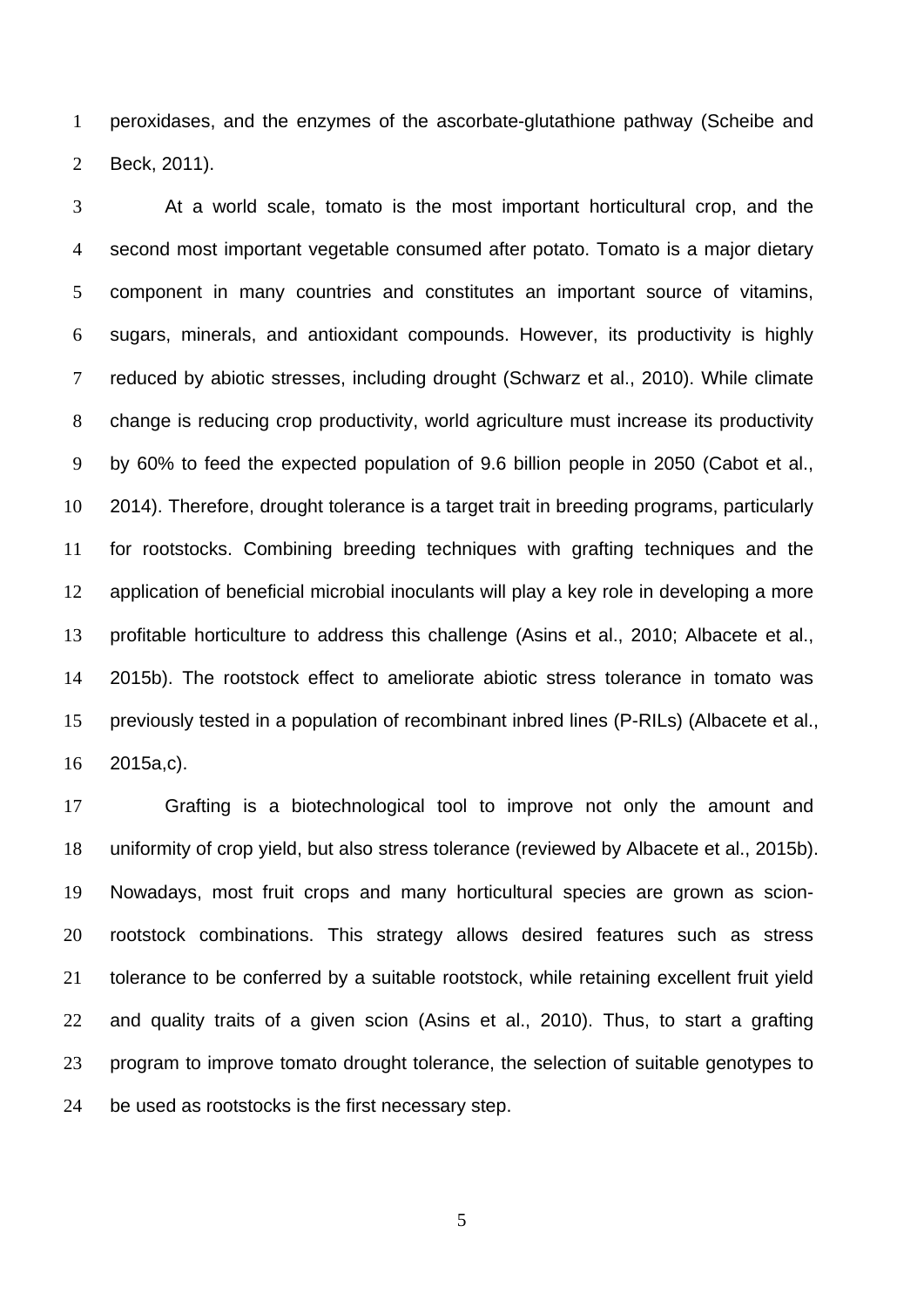Many studies have shown that the arbuscular mycorrhizal (AM) symbiosis and plant growth-promoting rhizobacteria (PGPR) may enhance host plant stress tolerance, including to drought (Azcón et al., 2013; Malusá et al., 2013; Zoppellari et al., 2014). Indeed, plant symbiotic relationships with mycorrhizal fungi greatly increase the surface area over which plant root systems take up water and nutrients. Soil bacteria on the root surface alter root phytohormone status thereby increasing growth, and can make nutrients more available to the plant. Studies have also shown that these beneficial microorganisms improve plant osmotic adjustment and antioxidant responses, as well as, water status throughout regulation of plant aquaporins (Marulanda et al., 2010; Dodd and Ruiz-Lozano, 2012; Azcón et al., 2013; Ruzzi and Aroca, 2015; Kaushal and Wani, 2016). Combining these two groups of microorganisms can increases crop resource use efficiency and productivity under stressful environmental conditions (Dodd and Ruiz-Lozano, 2012).

In spite of the positive effects of AM fungi and PGPR on plant productivity, no studies have dealt with the use of breeding techniques in combination with these microorganisms to improve plant productivity under stressful conditions. Thus, we hypothesize that combining the use of a selected group of RILs having specific traits with microbial inoculants with a proved ability to improve drought tolerance will be useful to combine drought tolerance features coming from both the plant genotype and its interaction with AMF and PGPR and, thus, will improve tomato performance under drought. This study aimed to investigate the growth and physiological response of four P-RILs after root colonization by AMF and PGPR. The tomato lines obtaining maximum benefit from the microbial inoculants and performing best under drought stress conditions will be identified and selected as the most suitable in grafting programs directed toward improved tomato productivity under drought. The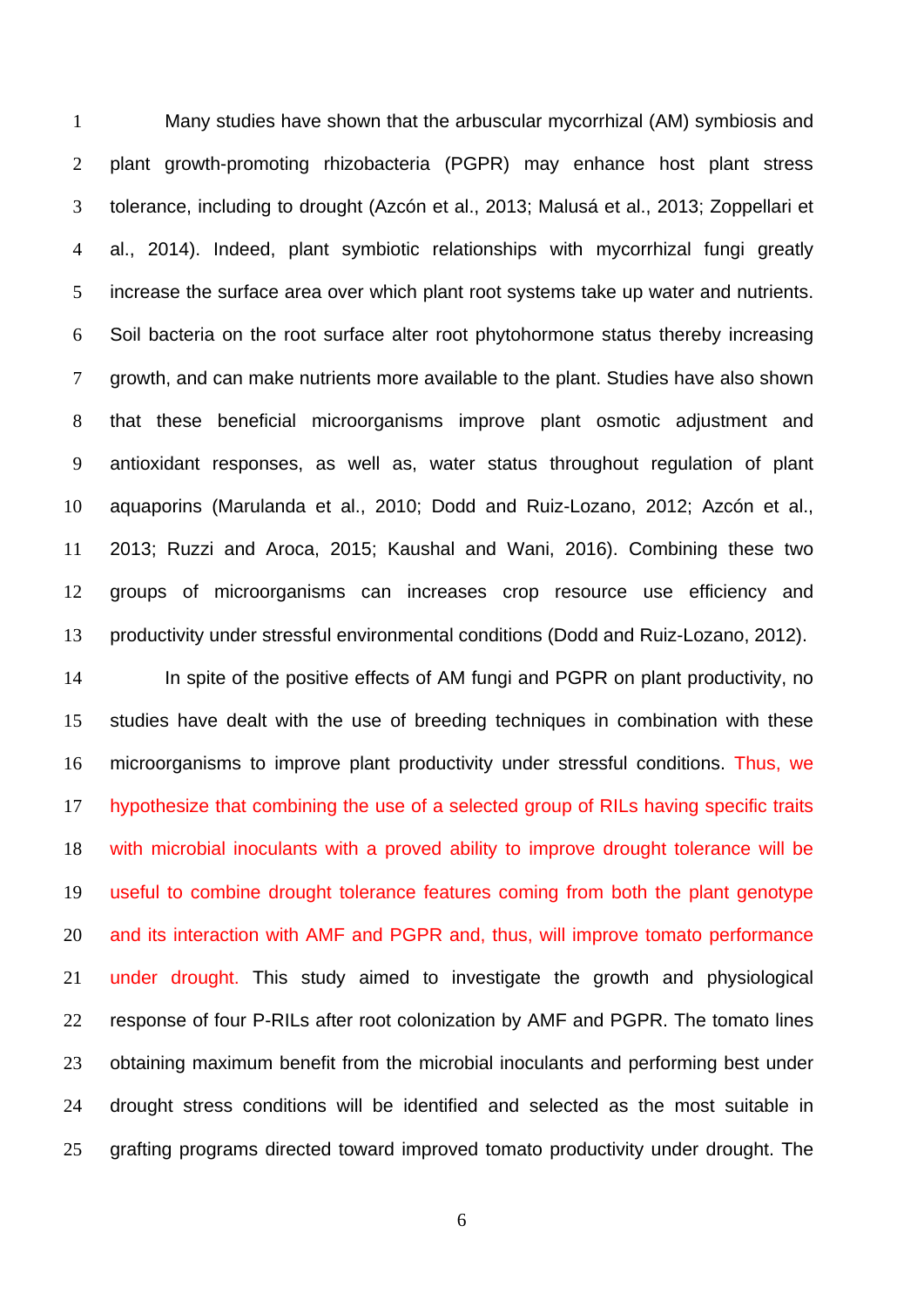study also aims to understand the underlying physiological mechanisms involved in the improved plant performance.

The RILs used represent a valuable resource that has already been used to identify a specific QTL conferring salinity resistance (Asins et al., 2010, 2015). The AM fungus *Rhizophagus irregularis* DAOM 197198 was formerly known as *Glomus intraradices*. It was reassigned to *G. irregulare* by Stockinger et al. (2009) and then as *Rhizophagus irregularis* (Kruger et al. 2012). This fungus is widely used in abiotic stress studies, being one of the most effective in drought stress alleviation (Ruiz-Lozano et al., 2012; Azcón et al., 2013). *Variovorax paradoxus* 5C-2 is a PGPR that promotes tomato root length *in vitro* irrespective of bacterial load (Belimov et al., 2007) and stimulates root and shoot growth of another Solanaceae (potato) grown in both well-watered and drying soils (Belimov et al., 2015).

## **2. Materials and methods**

# *2.1. Plant materials and experimental design*

The experiment consisted of a complete randomized factorial design with four tomato recombinant inbred lines (RIL20, RIL40, RIL66, RIL100) plus one commercial cultivar (Boludo) used as reference (*Solanum lycopersicum* L. cv. Boludo F1, Monsanto). These RILs belong to a population of F10 lines (P population) derived by single seed descendent from a cross between a salt sensitive genotype of *Solanum lycopersicum* var. Cerasiforme (formerly *L. esculentum*) and a salt tolerant line from *S. pimpinellifolium* L. (formerly *L. pimpinellifolium*) (Monforte et al., 1997). P population has been extensively studied as rootstock of Boludo cultivar to ameliorate tolerance to several abiotic stresses (Albacete et al., 2015a,c; Asins et al., 2015).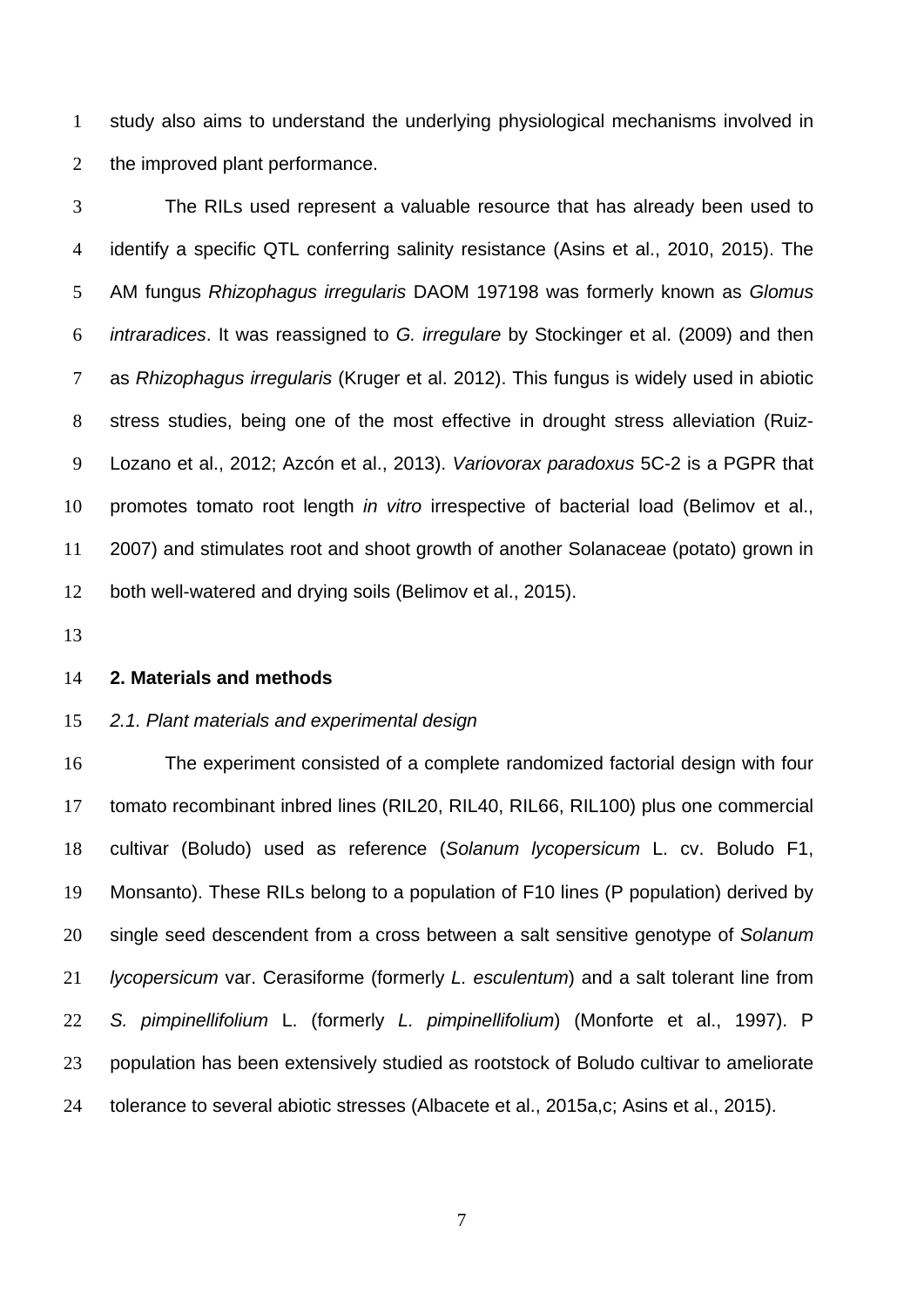Plants remained as uninoculated controls or were inoculated either with the AM fungus *Rhizophagus irregularis* MUCL 41833 - DAOM 197198 (AM fungus), the plant growth promoting bacteria *Variovorax paradoxus* 5C-2 (PGPR) or a combination of both microorganisms (AM fungus+PGPR). Ten replicates of each treatment totaled 200 pots (one plant per pot), with half of the plants cultivated under well-watered conditions throughout the entire experiment and the other half subjected to drought stress for four weeks before harvest.

# *2.2. Soil and biological materials*

A loamy soil was collected at the grounds of Instituto de Investigación y Formación Agraria y Pesquera de Andalucía (IFAPA, Granada, Spain), sieved (2 mm), diluted with quartz-sand (<1 mm) (1:1, soil:sand, v/v) and sterilized by steaming (100°C for 1 h on 3 consecutive days). The soil had a pH of 8.1 (water); 1.5% organic 14 matter, nutrient concentrations (g kg<sup>-1</sup>): total N, 1; total P, 1 (NaHCO<sub>3</sub>-extractable P); total K, 11. The soil texture comprised 38.3% sand, 47.1% silt and 14.6% clay.

Four RILs from the above-described P population were selected in previous assays for this study under drought stress conditions, on the basis of their good levels of root colonization by the AM fungus *R. irregularis* and the PGPR *V. paradoxus*, as well as, positive growth responses. Seeds from the different lines and the commercial cultivar (Boludo) were pre-germinated on sand for ten days and then transferred to 1.5 L plastic pots filled with 1200 g of the soil/sand mixture described above.

Mycorrhizal inoculum was provided by INOQ GmbH (http://inoq.de/) and consisted of sand containing spores, mycelia and AM fungi-colonized root fragments. 25 The density of inoculum was estimated to 220000 propagules  $L^{-1}$ . Approximately 40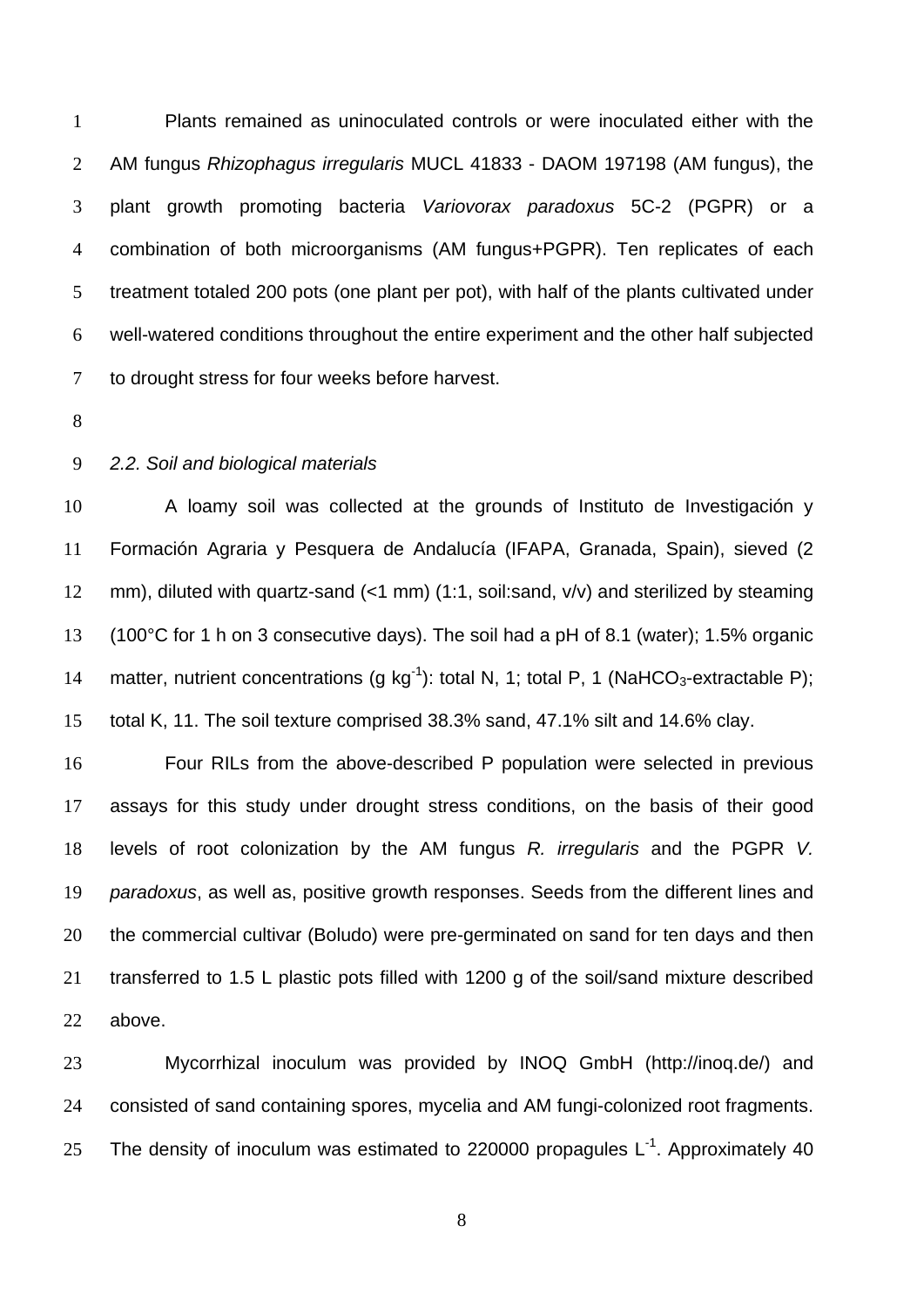mL (circa 80 g) of the AM inoculum were applied to the appropriate pots, following manufacturer's recommendations. Plants that were not inoculated with the AM fungus, received the same amount of sand together with a 3 mL aliquot of a filtrate (<20 µm) of the AM inoculum to provide a general microbial population free of AM propagules.

The *Variovorax paradoxus* 5C-2 inoculum was also provided by INOQ GmbH 7 in liquid medium ( $10^8$  cfu/mL), so that 1.5 mL of the purified bacterial culture was diluted with sterile water in a final volume of 15 mL and applied to the appropriate pots, according to manufacturer's recommendations. Thus, each pot received  $1.5x10^8$  cfu.

#### *2.3. Growth conditions*

The experiment was carried out under greenhouse conditions with temperatures ranging from 19 to 25ºC, 16/8 h light/dark period, a relative humidity of 50-60% and an average photosynthetic photon flux density of 800  $\mu$ mol m<sup>-2</sup> s<sup>-1</sup>, as measured with a light meter (LICOR, Lincoln, NE, USA, model LI-188B).

Plants were cultivated for 9 weeks. After week 3, plants received weekly 15 mL per pot of Hoagland's nutrient solution (Hoagland and Arnon, 1950) containing only 25% of P, to prevent inhibition of AM root colonization. The plants were cultivated under well-watered conditions for 5 weeks. At that point, half of the pots per each of the inoculation treatments were left well-watered, and the other half 22 subjected to drought stress for additional four weeks before harvest.

Soil moisture was controlled with the ML2 ThetaProbe (AT Delta-T Devices Ltd., Cambridge, UK). Water was supplied daily to maintain soil at 100% of field capacity (corresponding to 22% volumetric soil moisture measured with the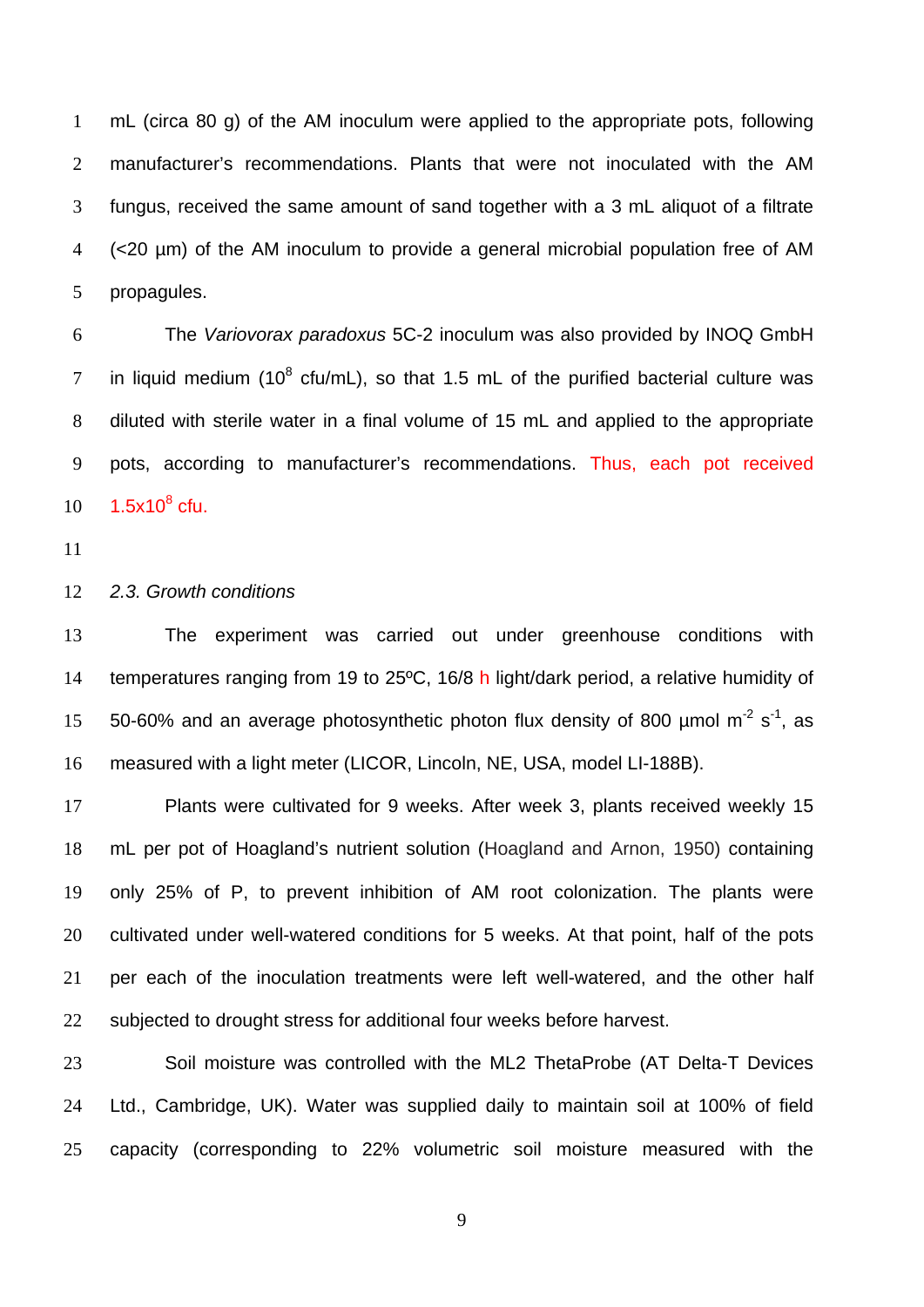ThetaProbe, as determined experimentally in a previous experiment using a pressure plate apparatus) during the first 5 weeks after sowing. Then half of the plants were allowed to dry until soil water content reached 60% of field capacity (two days needed), while the other half were maintained at field capacity. This soil water holding capacity corresponds to 9% volumetric soil moisture measured with the ThetaProbe (also determined experimentally with a pressure plate apparatus in a previous assay). The level of drought stress (60% of field capacity) was selected on the basis of previous studies in order to subject tomato to a sharp drought stress (Ruiz-Lozano et al. 2016). The soil water content was measured daily with the ThetaProbe ML2 before rewatering (at the end of the afternoon), reaching a minimum soil water content around 55% of field capacity. The amount of water lost was added to each pot to keep the soil water content at the desired level (Porcel and Ruiz-Lozano, 2004). Plants were maintained under such conditions for 4 additional weeks before harvesting.

#### *2.4. Parameters measured*

## *2.4.1. Biomass production and symbiotic development*

The shoot dry weight (SDW) was measured as an integrative index of plant performance under the growing conditions assayed. At harvest time (9 weeks after transplanting), shoots were de-topped from roots, and fresh weights recorded. Samples were kept to measure dry weight after drying in a forced hot-air oven at 70  $22 \t O<sup>0</sup>C$  for two days.

The percentage of mycorrhizal root colonization was estimated in five roots per RIL line and treatment combination. Approximately 0.5 g of root tissues were 25 cleared in 10% KOH and stained with 0.05% trypan blue in lactic acid  $(v/v)$ . The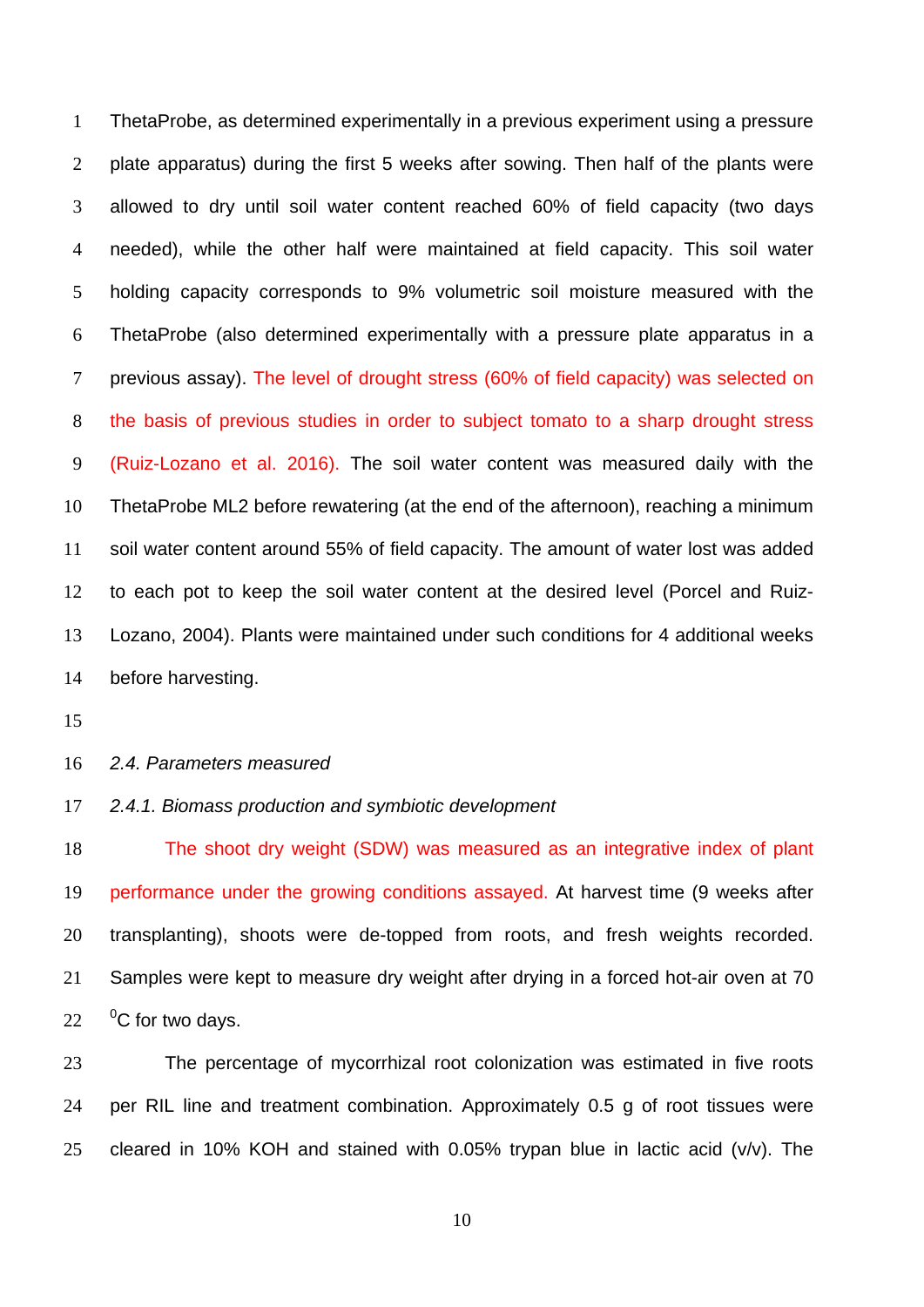extent of mycorrhizal colonization was calculated according to the gridline intersect method (Giovannetti and Mosse, 1980).

To quantify bacterial root colonization as previously described (Belimov et al., 2015), fresh tomato root samples were weighed and homogenized in sterile tap water with a sterile mortar and pestle. Homogenates were serially diluted in 10-fold steps and 20 µL aliquots were plated in three replicates on LB agar supplemented with 30 µg mL-1 kanamycin and 20 µg mL-1 rifampicin, to which *V. paradoxus* 5C-2 naturally 8 shows resistance, and 40  $\mu$ g mL<sup>-1</sup> nystatin to prevent fungal growth. The characteristic colonies of *V. paradoxus* 5C-2 were counted after incubation at 28 °C for 3 days.

## 12 **2.4.2. Plant CO**<sub>2</sub> assimilation rate and leaf chlorophyll content

13 The  $CO<sub>2</sub>$  assimilation rate was measured 2 h after sunrise on the second youngest leaf from each plant. We used a portable infrared gas analyzer LI-6400 (LI-COR Biosciences, Inc., Lincoln, NE, USA), which allows environmental conditions 16 inside the chamber to be precisely controlled, with 400 ppm  $CO<sub>2</sub>$  concentration, a 17 humidity of 50% and a light intensity of 1000  $\mu$ E m<sup>-2</sup> s<sup>-1</sup>. The photosynthetic parameters were calculated by using LI-6400 6.1 software.

Leaf chlorophyll contents were estimated 4 hours after sunrise using a SPAD, 20 model 502 (Minolta, München, Germany) on the second youngest leaf for each plant.

# *2.4.3. Oxidative damage to lipids and proline content*

Oxidative damage to lipids was measured by grinding 500 mg of fresh leaf tissues with an ice-cold mortar and 6 ml of 100 mM potassium phosphate buffer (pH 7). Homogenates were filtered through one Miracloth layer and centrifuged at 15,000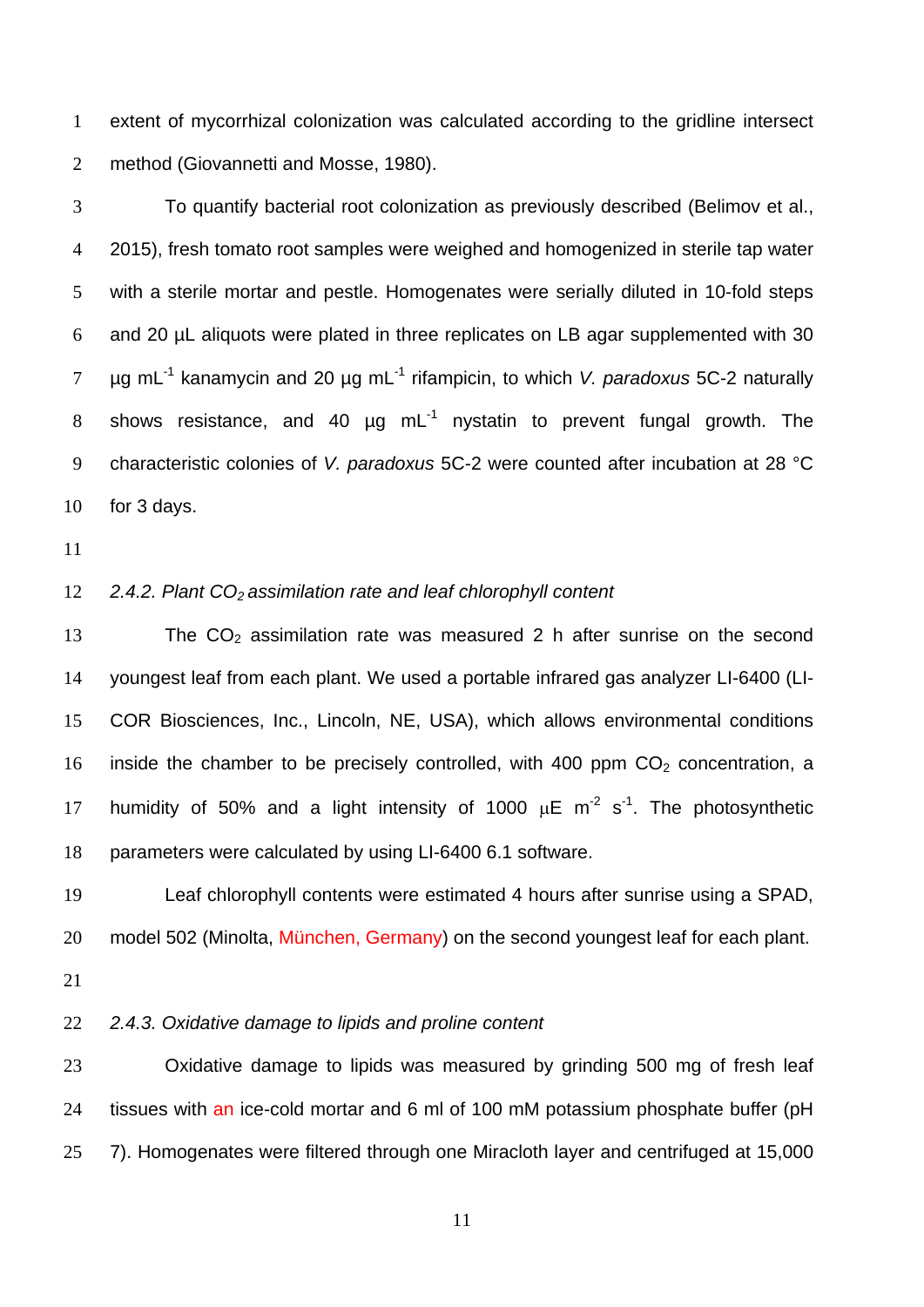*g* for 20 min. The chromogen was formed by mixing 200 mL of supernatants with 1 2 mL of a reaction mixture containing 15% (w/v) trichloroacetic acid (TCA), 0.375% (w/v) 2-thiobarbituric acid (TBA), 0.1% (w/v) butyl hydroxytoluene, 0.25 N HCl and by 4 incubating the mixture at 100 °C for 30 min. After cooling at room temperature, tubes were centrifuged at 800 *g* for 5 min and absorbance of the supernatant was measured at 532 nm. Lipid peroxidation was estimated as the content of 2- thiobarbituric acid-reactive substances (TBARS) and expressed as equivalents of malondialdehyde (MDA). The calibration curve was made using MDA in the range of 0.1-10 nmol. A blank for all samples was prepared by replacing the sample with extraction medium, and controls for each sample were prepared by replacing TBA with 0.25 N HCl. In all cases, 0.1% (w/v) butyl hydroxytoluene was included in the reaction mixtures to prevent artefactual formation of 2-thiobarbituric acid-reactive substances (TBARS) during the acid-heating step of the assay.

Free proline was extracted from 1 g fresh tissues in sulfosalicylic acid 5% (w/v). Proline was estimated by spectrophotometric analysis at 515 nm of the ninhydrin reaction, according to Bates et al. (1973).

#### *2.4.4. Root hydraulic conductivity*

19 Root hydraulic conductance  $(K_r)$  was measured with a high pressure flow 20 meter (HPFM Dynamax Inc., Houston). K<sub>r</sub> measurements utilized the transient mode, 21 where the pressure increases over a range and  $K_r$  is calculated from the slope of flow versus pressure. For that, detached tomato roots were connected to the HPFM using compression couplings, and water was perfused at increasing pressures ranging from 0 to 500 kPa. Root volume was calculated after the measurements as in Calvo-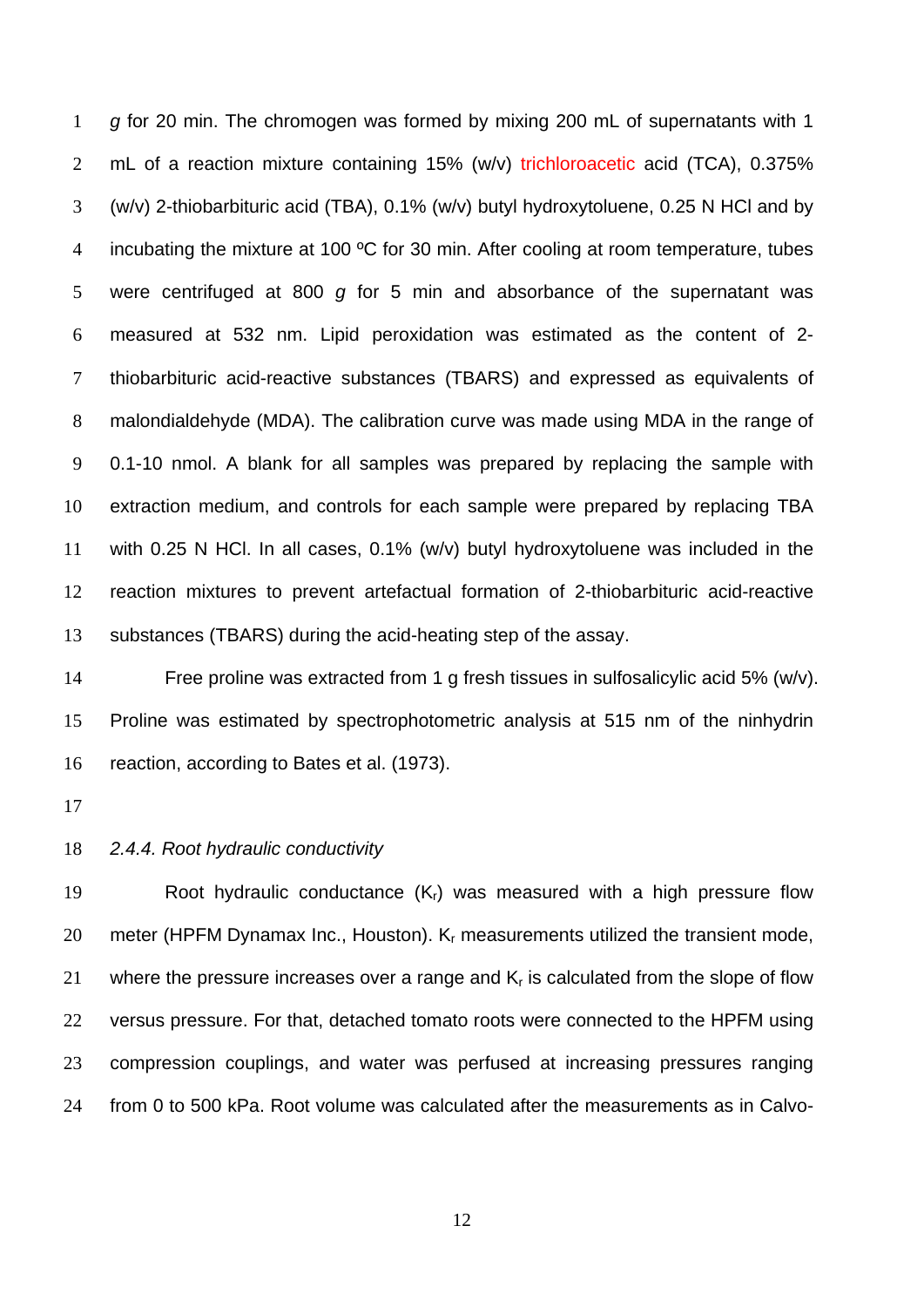1 Polanco et al. (2012) and hydrostatic root hydraulic conductivity  $(Lp_r)$  determined by 2 dividing  $K_r$  by the root volume.

# *2.4.5 PIP aquaporins abundance and phosphorylation status*

We analyzed PIP1 and PIP2 proteins abundance and the PIP2 phosphorylation state in root samples. We checked accumulation of these proteins since aquaporin gene expression is not always correlated with protein abundance, and aquaporin activity can be regulated by phosphorylation events (Prado et al., 2013). The phosphorylation of PIP2 aquaporins was quantified by the use of two different antibodies that recognize a phosphorylated Serine residue at position 280 11 (PIP2<sub>280</sub>) or two phosphorylated Serine residues at positions 280 and 283 (PIP2<sub>280</sub>.  $283)$  in the C-terminal end (Calvo-Polanco et al., 2014a,b). It has been previously shown that the phosphorylation of PIP2 aquaporins at Ser280 and Ser283 was linked to the regulation of hydraulic conductivity in plants (Prado et al., 2013).

Microsomes were isolate from three different tomato roots per RIL and treatment combination, as described in Hachez et al. (2006). Two micrograms of the protein extracts were used for ELISA analyses to determine the abundance of the different tomato proteins, as described in Calvo-Polanco et al. (2014a,b). We used four different primary antibodies (at a dilution of 1:1000), two antibodies that recognize several PIP1s and PIP2s, and two antibodies that recognize the phosphorylation of PIP2 proteins in the serine residue at the C-terminal end, Ser280 22 (PIP2<sub>280</sub>) or in two serine residues at the C-terminal end (Ser 280 and Ser 283 -PIP2280/283) (Prado et al., 2013; Calvo-Polanco et al., 2014a,b). All antibodies were designed against the most conservative regions of these aquaporin groups. To detect PIP1 aquaporins, we used the first 26 amino acids of the N-terminal part of the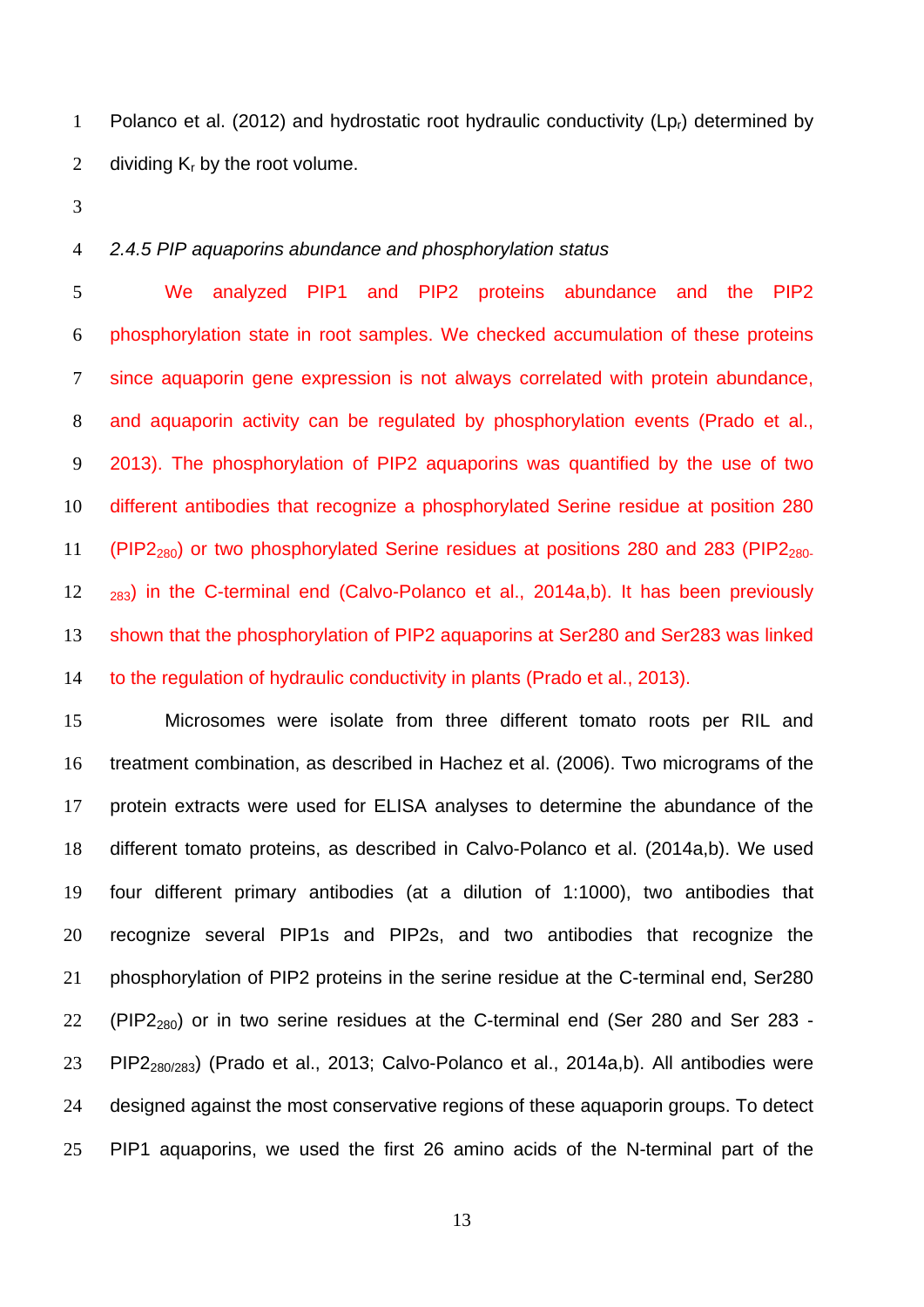PvPIP1;3 protein (accession No. DQ855475). To detect PIP2 aquaporins, we used the last 12 amino acids of the C-terminal part of the PvPIP2;1 protein (accession No. AY995195). To detect phosphorylated PIP2, we used the same protein PvPIP2;1 as the amino acid sequence but with one or two serine groups phosphorylated, AIKALG{pSER}FR{pSER}NA (Abyntek Biofarma SL, BiotechSpain), as described by Calvo-Polanco et al (2014b). A goat anti-rat IgG coupled to horseradish peroxidase (Sigma-Aldrich Co., USA) was used as secondary antibody at 1:10,000 for PIP1. Goat anti-rabbit IgG coupled to horseradish peroxidase (Sigma-Aldrich Co., USA) 9 was used as secondary antibody at 1:10,000 for PIP2 and PIP2<sub>280</sub>, and PIP2<sub>280/283</sub>. Protein quantification was carried out in three different independent root samples per treatment (n=3), replicated three times each. The specificity of the PIP2 and 12 phosphorylated antibodies  $PIP2_{280}$ , and  $PIP2_{280/283}$  is described in Calvo-Polanco et al. (2014b). The equal loading of proteins in the different treatments was confirmed by staining a gel blot loaded with the same quantities used for the ELISA measurement with Coomassie brilliant blue and also by Bradford quantification (Bradford, 1976).

### *2.5. Statistical Analysis*

Within each recombinant inbred line, data were subjected to analysis of variance (ANOVA) with the Proc MIXED procedure in SAS (version 9.2, SAS institute Inc., NC, USA) together with the post-hoc Tukey's test to detect significant 22 differences among treatment means. The different inoculation treatments and water regimes were the sources of variation (Table 1S).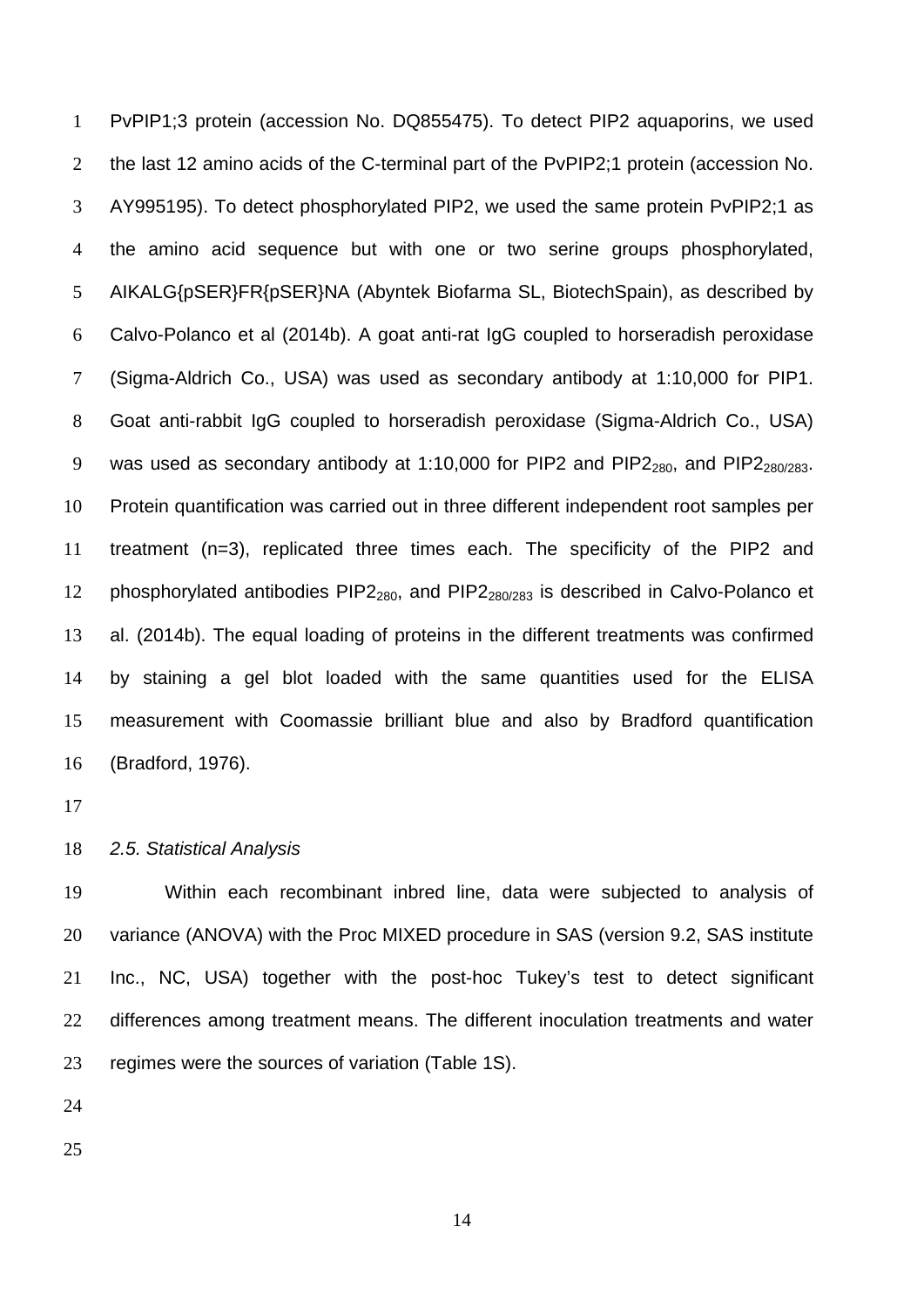#### **3. Results**

# *3.1. Microbial root colonization*

The percentage of root length colonized by the AM fungus ranged from 26% in RIL100 to 67% in RIL66 when co-inoculated with the PGPR bacterium (Figure 1S A). The commercial line Boludo, also exhibited high mycorrhizal root colonization, reaching 62% of root length colonized. However, the co-inoculation of Boludo plants with the PGPR decreased the AM root colonization as compared to plants inoculated with the AM fungus alone. In RILs 66 and 100, the co-inoculation of the PGPR had a positive effect on AM root colonization under well-watered conditions. No AM root colonization was observed in uninoculated plants.

The bacterial colonization of inoculated tomato roots in the different RILs was 13 estimated as the number of colony-forming units (CFU)  $g^{-1}$  root fresh weigh (RFW) 14 and ranged from  $5 \times 10^5$  CFU g<sup>-1</sup> RFW in RIL20 to  $30 \times 10^7$  CFU g<sup>-1</sup> RFW in cv. Boludo, 15 with most plants having an average of  $6x10^6$  CFU  $g^{-1}$  RFW (Figure 1S B). No colonies were recovered from non-inoculated plants.

# *3.2. Plant biomass*

The inoculation of the different tomato lines had different effects on SDW according to the genotype studied (Figure 1). Under well-watered conditions, the different inoculation treatments did not affect the SDW of Boludo and RIL40 plants (Figure 1). However, the AM fungus and AM fungus+PGPR treatments increased the SDW of RIL66 plants and decreased the SDW of RIL20 and RIL100 plants (Figure 1). After 4 weeks of drought treatment, there was a general reduction of SDW in Boludo and RIL20 plants, with no significant differences between the various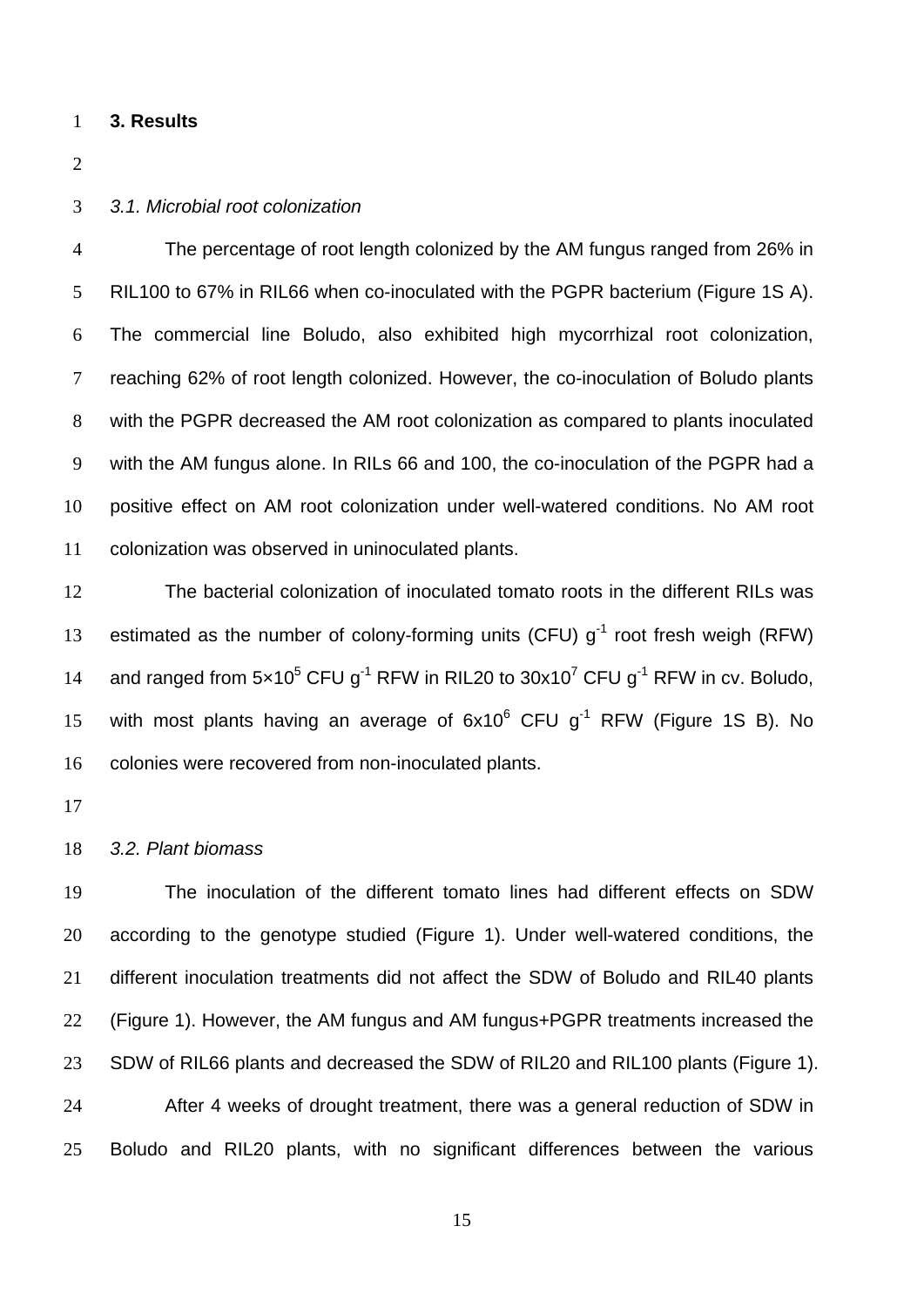inoculation treatments and the uninoculated control plants. Drought decreased SDW of RIL66 plants by 79%, but plants treated with the different microbial inoculants had significantly higher SDW than the control plants, with the maximum values in the AM and AM fungus+PGPR treatments (Figure 1). Therefore, RIL66 clearly obtained beneficial effects from PGPR and AM inoculation under drought conditions. In RIL40, drought stress and PGPR treatment reduced SDW by 71% and 75%, respectively, while the presence of AM fungus recovered the SDW values as in well-watered control plants (Figure 1). A negative effect was observed for RIL20 only under well-watered conditions.

# *3.3. Plant CO2 assimilation rate and leaf chlorophyll content*

12 Drought stress considerably decreased  $CO<sub>2</sub>$ -assimilation rate in most of the RILs (Figure 2A), but this effect was counteracted in some RILs. Thus, inoculating 14 RIL20 with the AM fungus enhanced the  $CO<sub>2</sub>$ -assimilation rate under drought stress. 15 Plants from RIL40 exhibited a similar  $CO<sub>2</sub>$ -assimilation rate under drought stress conditions, regardless of the microbial treatment. The PGPR inoculation enhanced this parameter only under well-watered conditions. In plants from RIL66, both the AM 18 fungus and the AM fungus+PGPR treatments maintained a high  $CO<sub>2</sub>$ -assimilation rate, which was similar to that under well-watered conditions. Plants from RIL100 20 exhibited similar  $CO<sub>2</sub>$ -assimilation rate under well-watered and under drought stress conditions, regardless of the microbial treatment, but this rate was lower than in the other RILs.

Leaf chlorophyll content increased under drought stress treatment in Boludo and RIL20 plants, with no significant changes as compared to control plants in RIL40, RIL66 and RIL100 (Figure 2B). In any case, under drought stress, there was little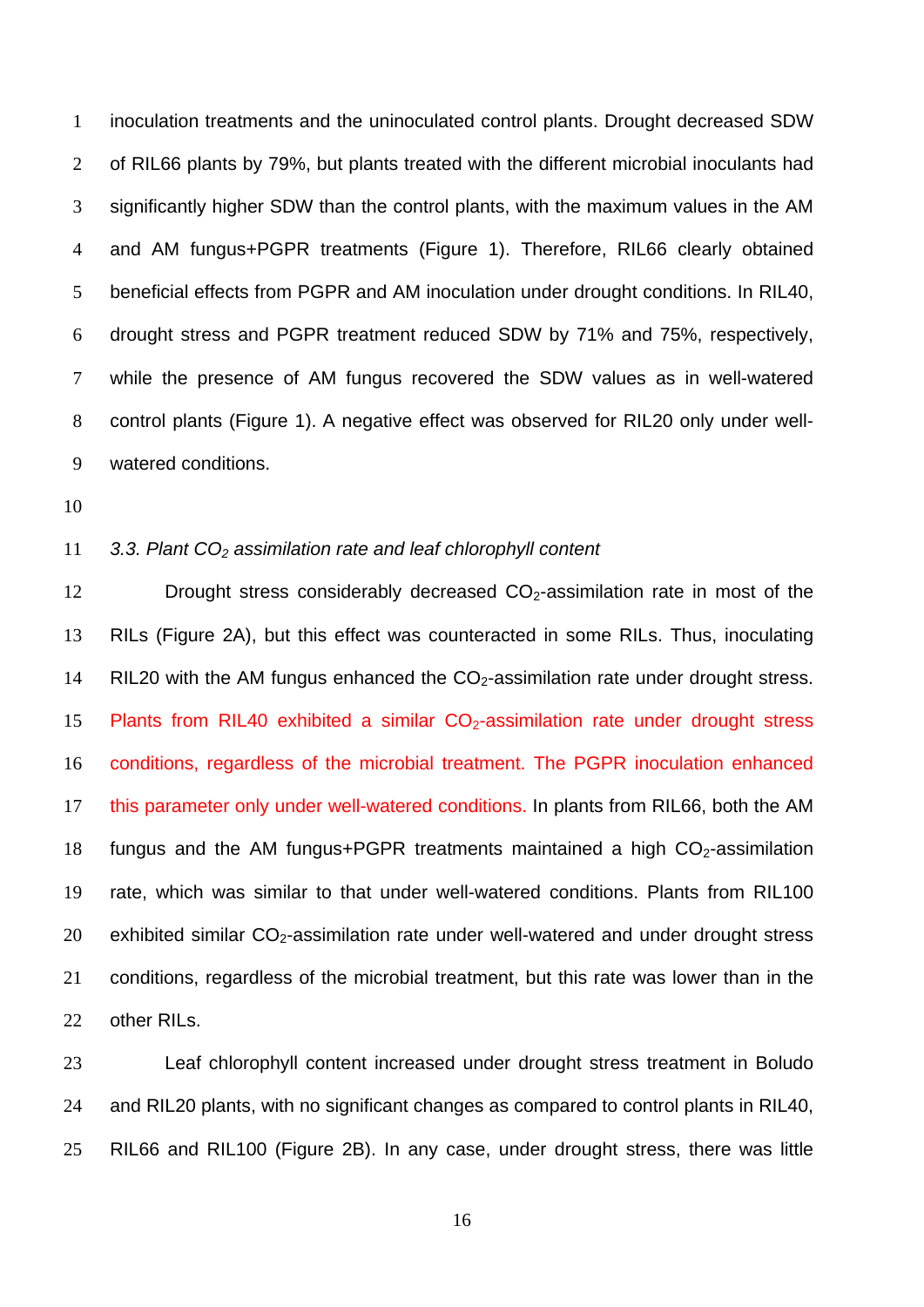effect of the different inoculation treatments, except for the increase in leaf 2 chlorophyll content in the AM plants from RIL40 and RIL66 (Figure 2B).

# *3.4. Shoot oxidative damage to lipids and proline content*

Oxidative damage to lipids was considerably enhanced by drought stress in Boludo plants, in plants from RIL20 inoculated with the PGPR and in those from RIL100 (Figure 3A). However, plants from RIL40 and RIL66 exhibited the lowest values of oxidative damage either under well-watered or under drought stress conditions. No protective effect by the microbial inoculants was observed on this parameter at any of the RILs assayed.

Drought stress induced a general increase of shoot proline content in the entire RILs studied (Figure 3B). Under drought stress conditions, Boludo plants accumulated higher amounts of proline but it was significantly reduced by the different inoculation treatments (Figure 3B). The same trend was observed in RIL66 plants, where PGPR and AM fungus treatments (alone or in combination) halved proline content. In RIL20 and RIL40, only the dual inoculation of PGPR plus AM fungus decreased proline accumulation under drought stress.

# *3.5. Root hydraulic conductivity*

20 The root hydraulic conductivity (Lp<sub>r</sub>) of plants that were cultivated under well-watered conditions showed little variation between RILs and microbial treatments (Figure 4). Under drought stress, the inoculation with the PGPR, the AM fungus or 23 combination of both microorganisms decreased  $L_{p_r}$  in Boludo plants, as comparted to the uninoculated control. In RIL20 only the inoculation with the PGPR alone 25 enhanced  $L_{p_r}$  under drought stress conditions, as comparted to the uninoculated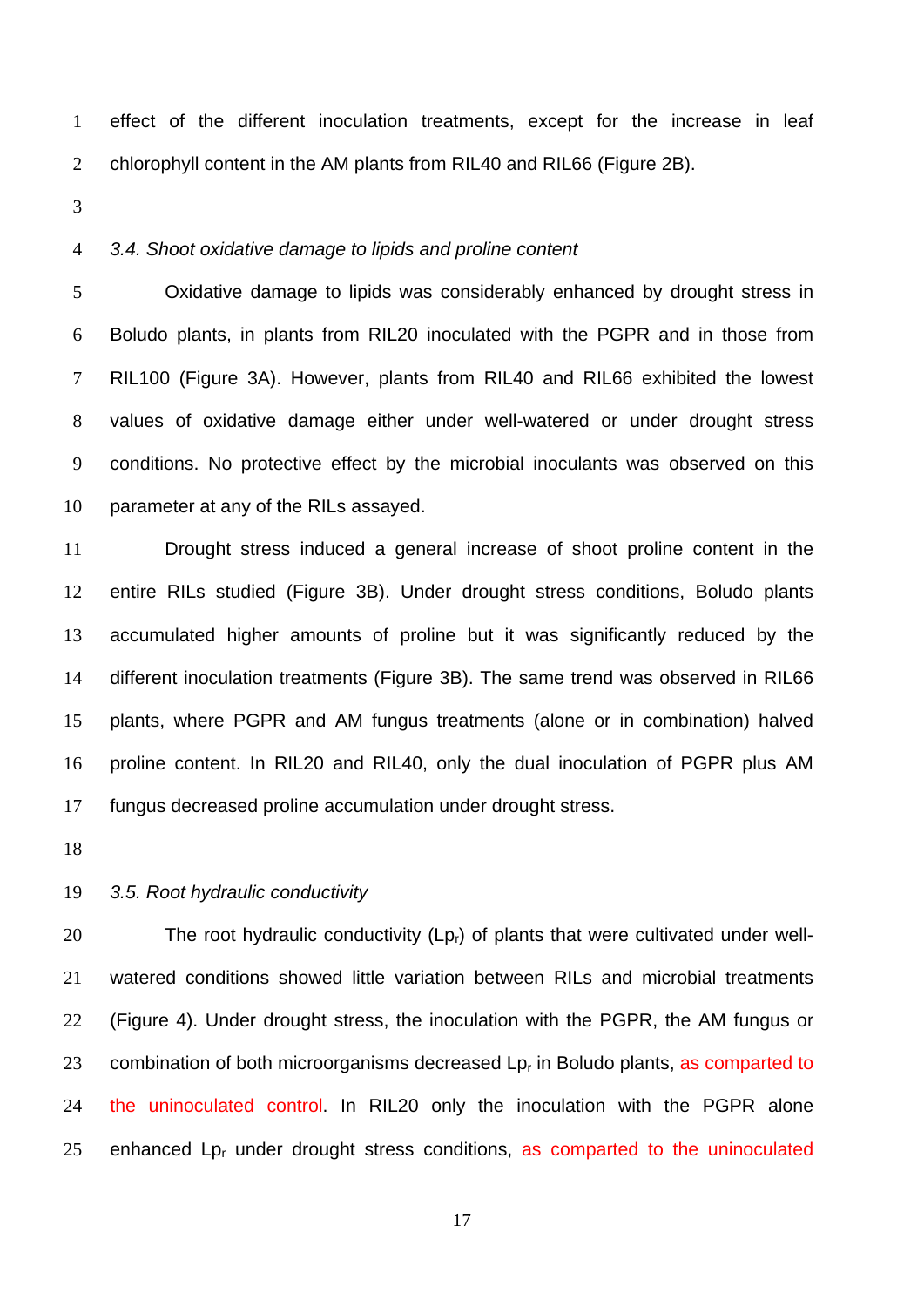control. In contrast, the dual inoculation of the PGPR plus the AM fungus decreased this parameter to values similar to uninoculated control plants. In plants from RIL40, Lp<sub>r</sub> was enhanced only by the inoculation with the AM fungus alone. In RIL66, Lp<sub>r</sub> 4 was enhanced over uninoculated control when plants were inoculated with the AM 5 fungus in combination with the PGPR, reaching the highest values of  $L_{p_r}$  under such conditions. In contrast, microbial treatments did not affect Lpr of RIL100 plants.

## *3.6. Accumulation of PIPs in roots of tomato plants*

Abundance of PIP1 aquaporins proteins in the Boludo cultivar was little affected by the microbial treatments or the watering conditions (Figure 5A). Only a slight decrease was observed in AM plants, both under well-watered or under drought stress conditions. In RIL20 and RIL40 the accumulation of PIP1s was significantly enhanced by drought stress, mainly in uninoculated control plants. However, under drought stress, the accumulation of these proteins decreased after inoculation with either the PGPR or the AM fungus. In RIL66 and RIL100, the trend was different since PIP1s accumulated more in plants that were inoculated with the 17 PGPR or the AM fungus and subjected to drought stress.

The abundance of non-phosphorylated PIP2s proteins in Boludo cultivar was also little affected by the microbial or watering treatments (Figure 5B). Again, only a decrease in the abundance of these proteins was observed in AM plants, both under well-watered or under drought stress conditions. In RIL20 the presence of PIP2s was induced by drought stress only in plants inoculated with the PGPR. However, in AM 23 plants (alone or in combination with the PGPR) these proteins were less abundant. In 24 uninoculated RIL40 and RIL66 plants, the accumulation of PIP2s was enhanced by drought. However, in RIL40 the inoculation of the PGPR further enhanced the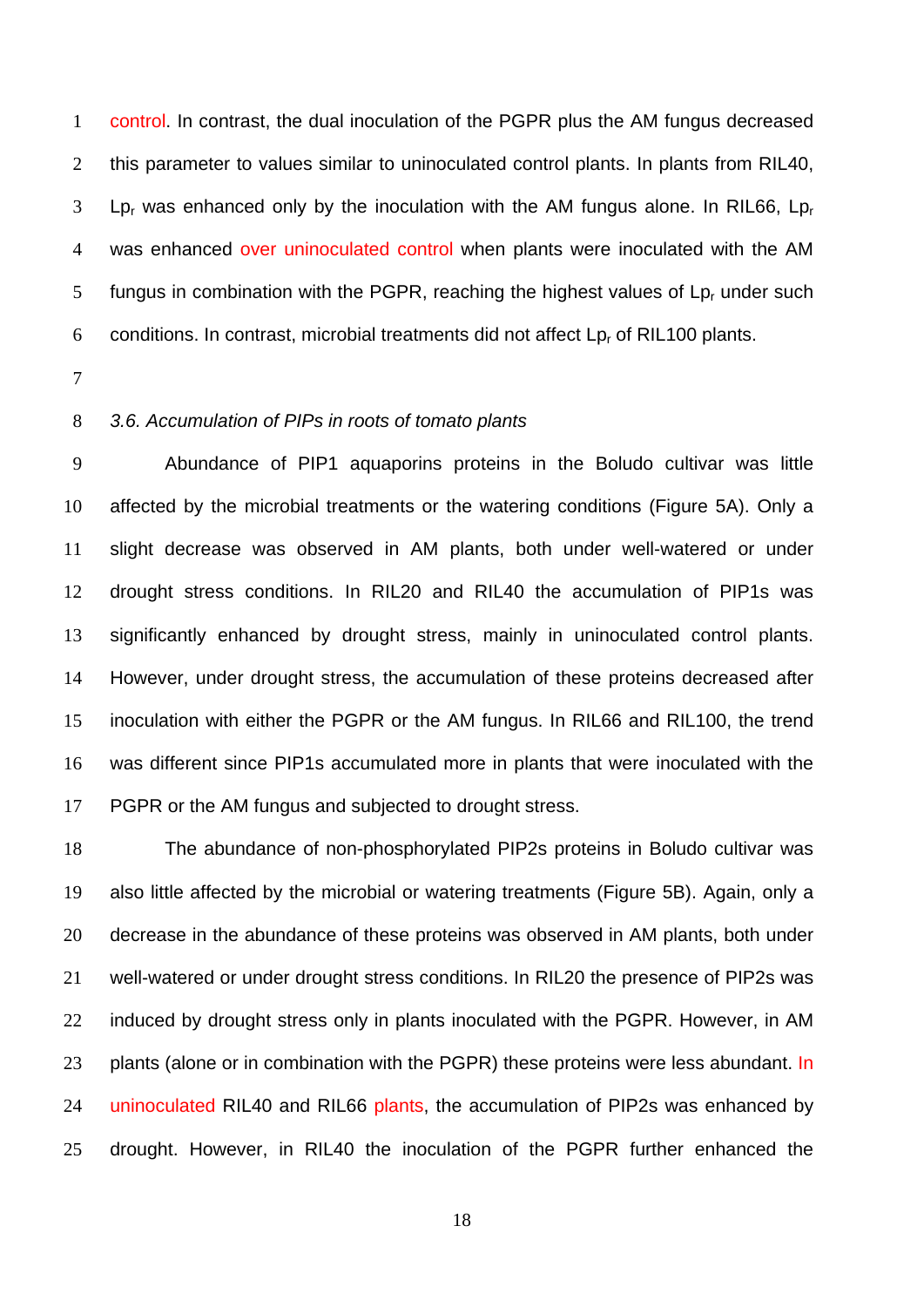abundance of PIP2s, while in RIL66 it reduced the accumulation as compared to droughted uninoculated plants. In both RILs the inoculation with the AM fungus avoided the drought-induced accumulation of these aquaporins. In RIL100 there was almost no effect of the microbial or the watering treatments on the accumulation of non-phosphorylated PIP2s (Figure 5B).

In the case of phosphorylated PIP2s, the patterns of protein accumulation were similar for both kinds of antibodies used (Figures 6A and 6B). Thus, drought stress induced the accumulation of phosphorylated PIP2s in uninoculated control plants or in plants singly inoculated with the PGPR in RILs 20, 40 and 66. Such an effect was not observed in plants from Boludo cultivar and was no consistent in plants from RIL100. A common effect was observed in plants from all lines. Indeed, drought-induced accumulation of phosphorylated PIP2s was avoided when plants were inoculated with the AM fungus, either alone or in combination with the PGPR. Furthermore, these treatments exhibited lower abundance of phosphorylated PIP2s than uninoculated control plants. This reduction of protein abundance in AM roots was observed in most RILs even under well-watered conditions and was particularly evident in RIL66.

## **4. Discussion**

The reduction in plant biomass production caused by drought stress has been linked to direct effects on the plant photosynthetic capacity due to reduced stomatal 22 conductance. This, in turn, results in low  $CO<sub>2</sub>$  supply to Rubisco. Thus, maintaining a 23 high stomatal conductance allows the plant a higher  $CO<sub>2</sub>$  uptake for photosynthesis (Davies et al., 1993; Sheng et al., 2008).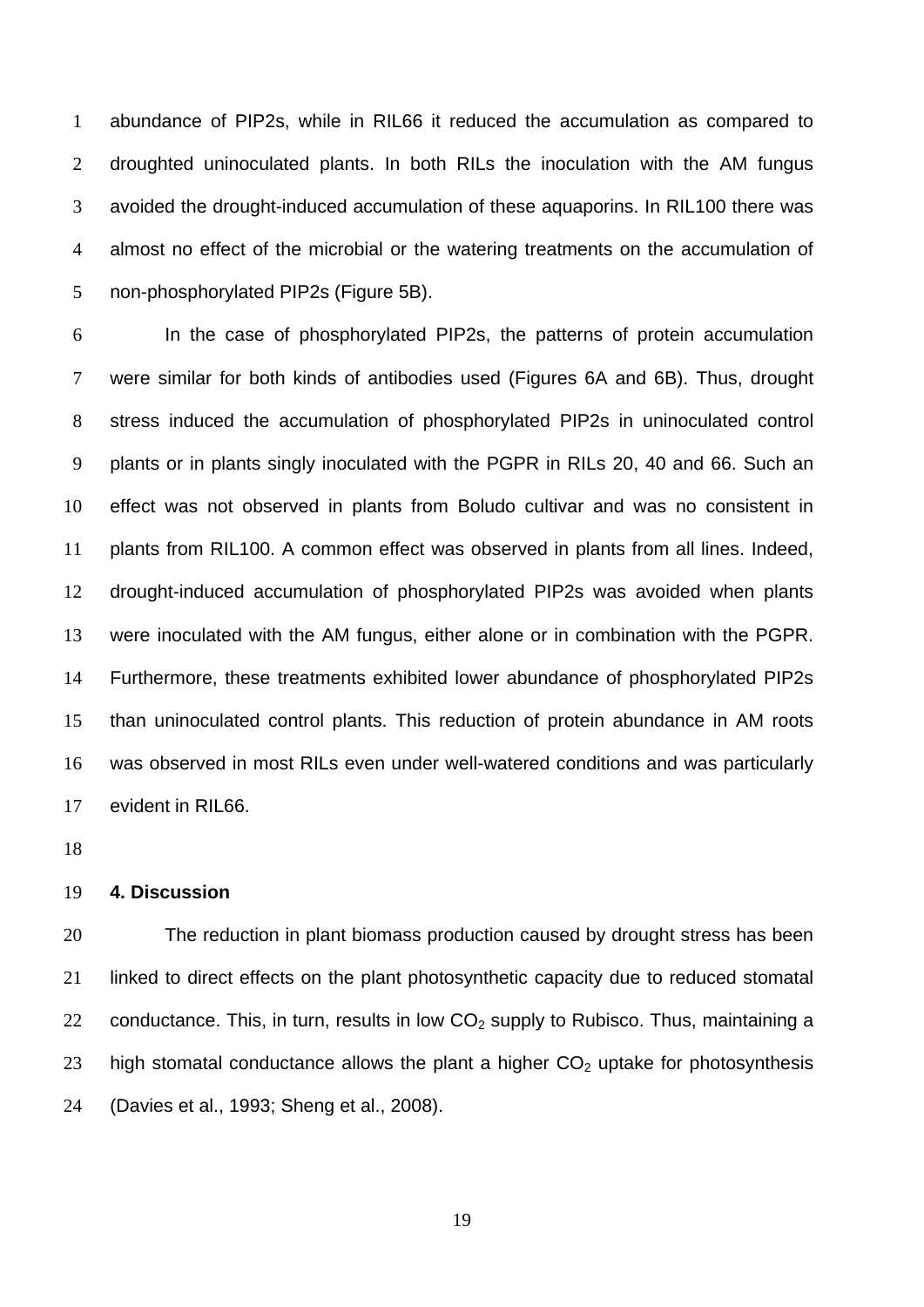Although inoculating tomato plants with the AM fungus *R. irregularis* MUCL 41833 or the PGPR *V. paradoxus* 5C-2 resulted in high root colonization rates in the different RILs considered, the responses of these RILs to the presence of the AM fungus and the PGPR (alone or in combination) varied considerably. One of the main benefits of AM or AM + PGPR inoculation for RIL66 plants under drought stress conditions was the maintenance of high photosynthetic rates as compared to non-inoculated plants. Increased photosynthetic activity or water use efficiency have been reported in AM plants growing under drought stress (Birhane et al., 2012; Liu et al., 2015), which was attributed to mycorrhizal enhancement of plant water status, rather than to a direct influence on the efficiency of photosystem II (Sheng et al., 2008). However, in salinized tomato and rice plants, mycorrhization improved photosynthetic activity by both elevating stomatal conductance and protecting PSII photochemical processes (Hajiboland et al., 2010; Porcel et al., 2015). Stomatal changes in AM plants have been linked to altered plant hormone status (Augé, 2000) or to a higher 15 capacity for  $CO<sub>2</sub>$  fixation. Indeed, mycorrhizal grapevines showed higher Rubisco activity than non-AM ones during drought episodes (Valentine et al. 2006), as did salinized rice plants (Porcel et al., 2015).

Drought decreases both soil water potential and the soil-root gradient of water potential favouring root water uptake, thereby reducing the water flow toward roots. To counter this effect, many plants increase their osmotic potential by synthesizing and accumulating compatible osmolytes such as proline, to maintain root water uptake (Porcel and Ruiz-Lozano, 2004; Flowers and Colmer, 2008). Under drought stress, proline accumulation was higher in most of the RILs, but this accumulation was reduced by the presence of microorganisms, especially in RIL66 plants. This suggests that AM- and PGPR-inoculated plants were less strained by the drought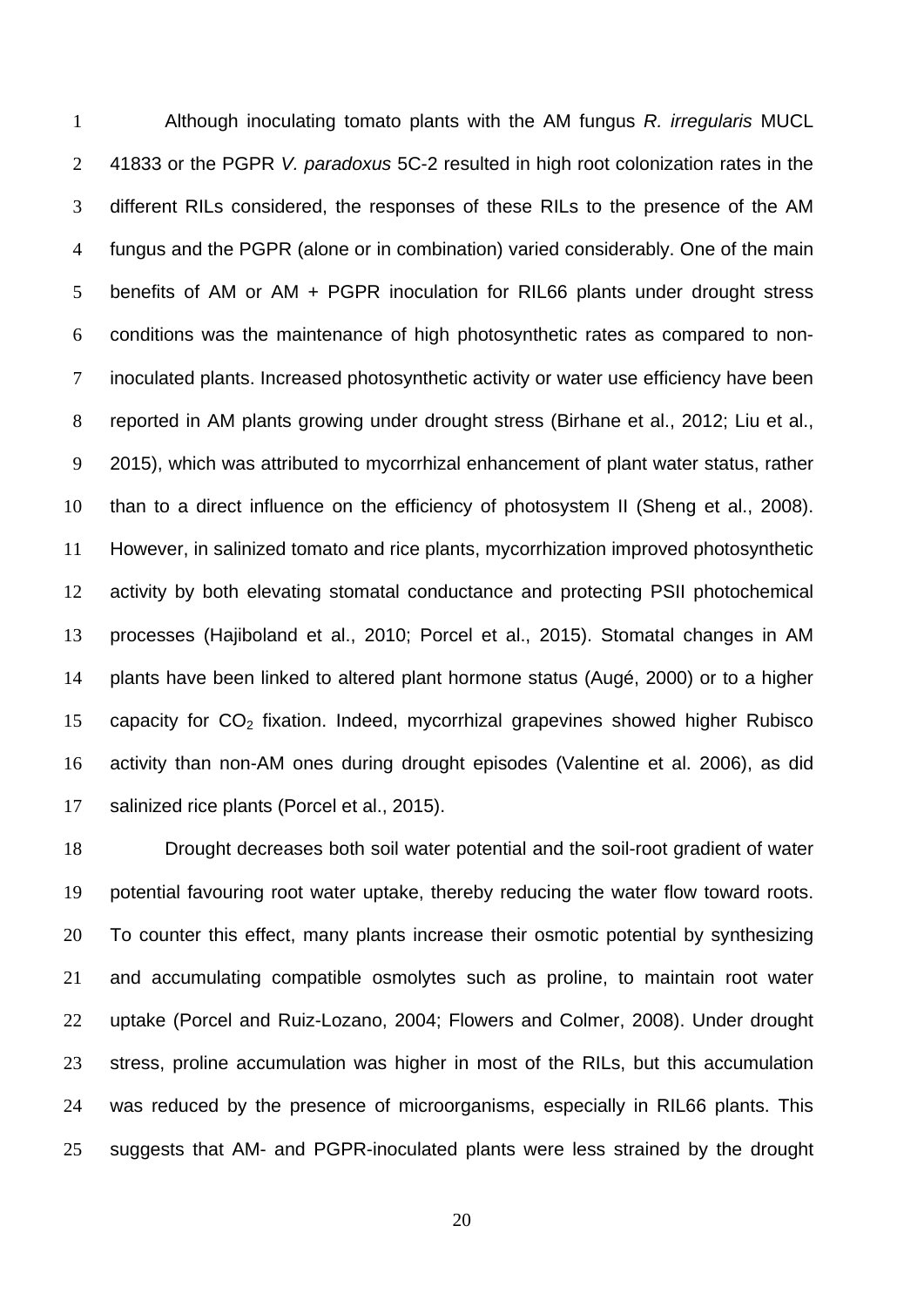stress applied, due to other drought-avoidance mechanisms such as water uptake by fungal hyphae or hormonal-mediated regulation of stomatal conductance, and that they had a lower need for osmotic adjustment. While non-AM lettuce plants accumulated more proline in their shoots than AM plants under drought, AM plants accumulated more proline in the roots than non-AM plants (Ruíz-Lozano et al., 2011). Thus, in root tissues, AM plants accumulate more proline in order to cope with the low water potential of drying soil and to keep a water potential gradient favourable to water entrance into the roots, as was also found in soybean (Porcel and Ruíz-Lozano, 2004). Proline homeostasis may be important to sustain growth under long-term stress, since proline accumulated during a stress episode can be degraded to provide a supply of energy to drive growth once the stress is relieved (Kishor and Sreenivasulu, 2014).

The differences in proline accumulation among RILs and microbial treatments may also be related to hormonal changes in these plants or due to the microbial treatments. ABA, auxins and salicylic acid are known to up-regulate proline synthesis, while cytokinin down-regulates proline accumulation (Kishor and Sreenivasulu, 2014).

Drought stress generates a secondary oxidative stress in plant tissues due to the accumulation of ROS. Cytotoxic ROS can destroy normal metabolism through oxidative damage of lipids, proteins and nucleic acids (Miller et al., 2010; Noctor et al., 2014). In the present study drought significantly increased the level of oxidative damage to lipids, which was accentuated when cv. Boludo received the AM and AM+PGPR treatments. Generally, the RILs showed lower levels of drought-induced oxidative damage, except in RIL100. Generally, the microbial treatments applied did not alter the rates of oxidative damage in the RILs. The differences observed are only due to the own RIL used. Thus, RIL66 must have additional mechanisms to respond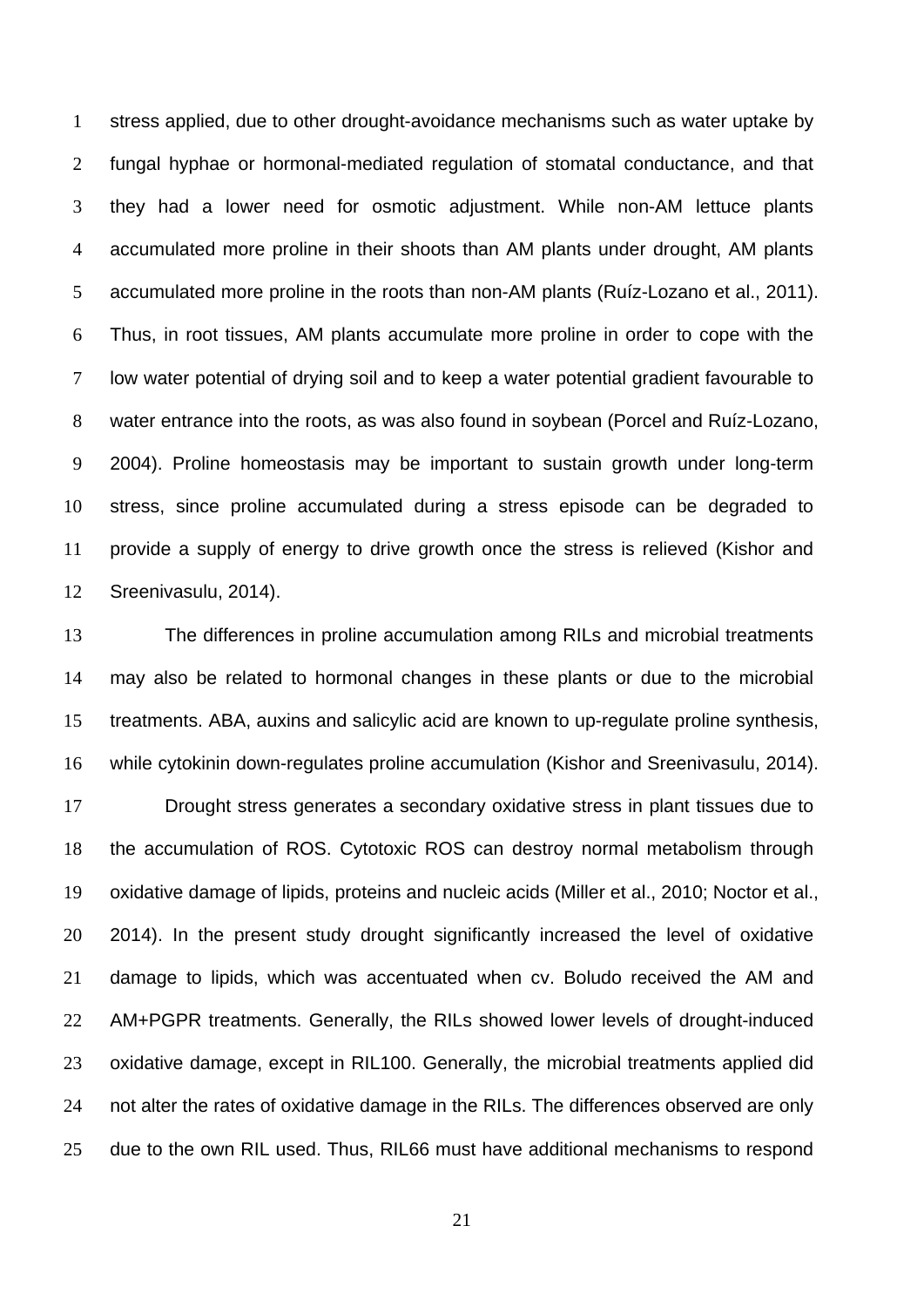to the drought-induced oxidative stress as compared to Boludo, which seems quite sensible. It is known that ROS accumulation depends on the balance between its production and its elimination (Miller et al., 2010; Scheibe and Beck, 2011). Thus, the ROS scavenging systems may be more effective in plants from RIL40 or RIL66 than in those from RIL100 or the Boludo cultivar.

A fine control of water transport is of key importance for plant survival under 7 drought stress conditions, as it decreases  $L_{Pr}$  (Aroca et al., 2012), a process in which PIPs play a fundamental role (Maurel et al. 2015). In addition, AM fungi can affect the Lpr of host plants through regulation of plant aquaporins (Bárzana et al., 2014; Calvo-Polanco et al., 2014a; Sánchez-Romera et al., 2016), being this effect considered as an important factor in the regulation of water relations in mycorrhizal plants (Lee et al., 2010; Ruiz-Lozano et al., 2012). PIP2s are usually considered as the main aquaporins responsible for the major water transport capacity in plants (Chaumont et al., 2000). However, PIP1 aquaporins have also been shown to play a role in water transport in plants (Zou et al., 2010) in combination with PIP2 proteins via heteromerization (Zelazny et al., 2007; Li et al., 2013), and in the trafficking of PIP proteins to the plasma membrane (Zelazny et al., 2007; Hachez et al., 2013).

18 Generally, the microbial treatments did not alter Lp<sub>r</sub> under well-watered conditions, but more pronounced effects were seen in droughted plants. Taking RIL20 and RIL66 as lines with contrasting responses to the microbial inoculants it is 21 evident that  $L_{p_r}$  was unaltered by microbial treatments under well-watered conditions. In contrast, under drought stress conditions, plants from RIL20 and RIL66 also 23 exhibited contrasting effects of the microbial inoculants on Lp<sub>r</sub>. Indeed, plants from 24 RIL20 enhanced the  $L_{p_r}$  only when inoculated with the PGPR alone, but the dual inoculation with the AM fungus avoided this increase (Figure 4). In contrast, in RIL66,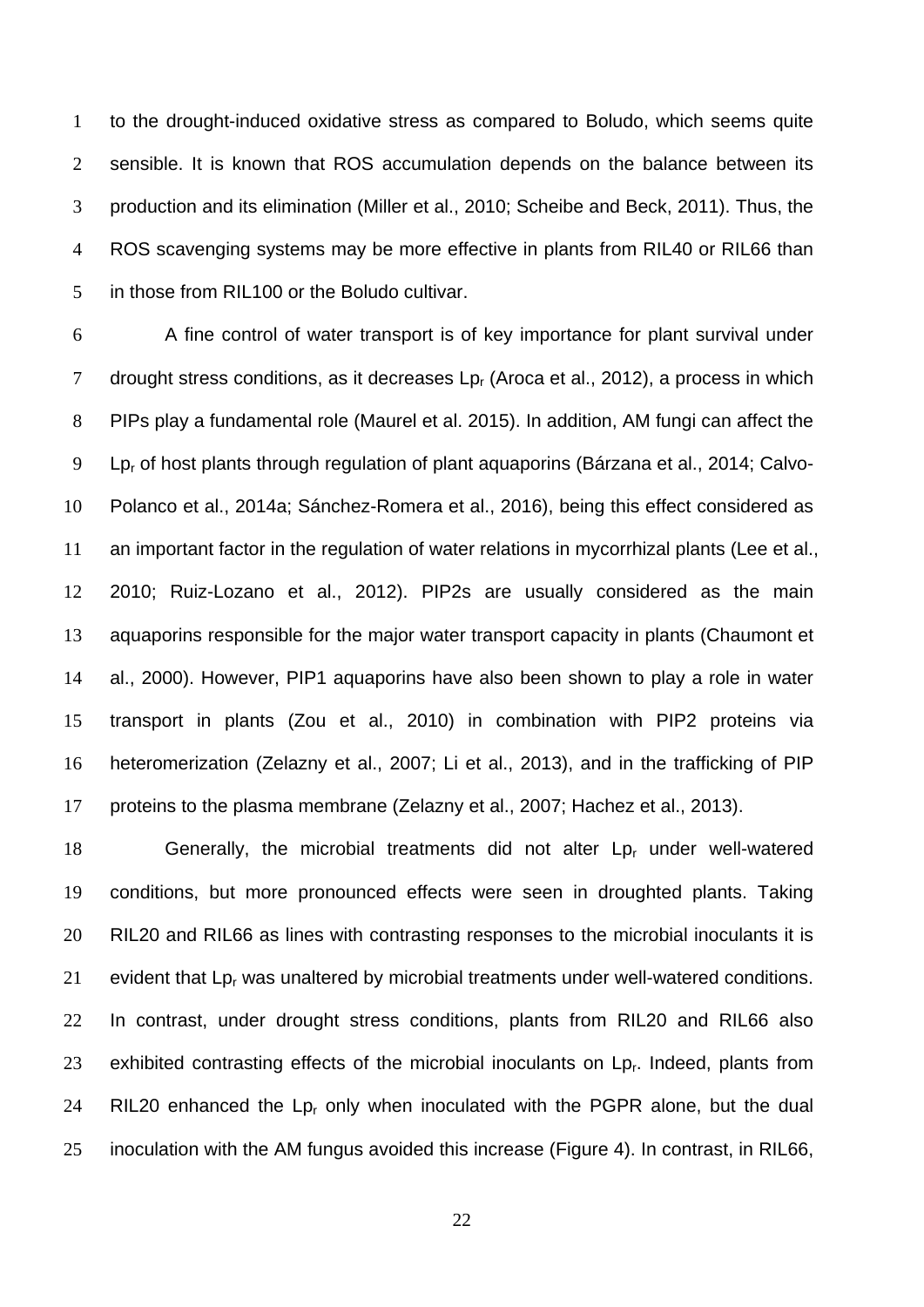1 the highest  $L_{p_r}$  values were achieved under drought stress conditions in plants dually inoculated with the PGPR and the AM fungus. Inhibiting root ethylene production 3 reversed the limiting effect of P-deprivation on  $L_{p<sub>r</sub>}$  (Li et al., 2009) and it is plausible that the impact of the ACC-deaminase containing PGPR in decreasing root ethylene 5 production (Belimov et al., 2015) enhanced  $L_{p_1}$ . Why this effect should occur only in RIL20 is not clear, although PGPR root colonization under drought was lowest in this line, and physiological impacts of ACC-deaminase containing PGPR can be dose-dependent (Belimov et al., 2007).

9 The correlation between the measured  $L_{p_r}$  values and PIP accumulation patterns was not evident for most of the RILs analyzed, as previously observed (Boursiac et al., 2005; Aroca et al., 2007; Ruiz-Lozano et al., 2009). This is not surprising since symplastic movement of water via plasmodesmata may also contribute significantly to hydraulic conductivity (Galmés et al., 2007), and aquaporin regulation occurs at both transcriptional and post-transcriptional levels (Zelazny et al., 2007).

16 In any case, in RIL20 Lp<sub>r</sub> showed a significant statistical correlation with the accumulation of PIP1s, non-phosphorylated PIP2s and both phosphorylated PIP2s 18 (Table 1). Thus, in RIL20 the variation in Lp<sub>r</sub> by the PGPR and the AM fungus under drought stress seems to be directly related to the regulation of PIPs aquaporins 20 (Chaumont and Tyerman, 2014). Conversely, in RIL66 Lp<sub>r</sub> followed a significant negative correlation with accumulation of non-phosphorylated PIP2s and both phosphorylated PIP2s (Table 1). This suggests that in RIL66 the enhanced root hydraulic conductivity of plants inoculated with the PGPR and the AM fungus was rather related to altered apoplastic water flow in these plants. It must be taken into 25 account that the values of  $L_{p_r}$  measured in this study includes both apoplastic and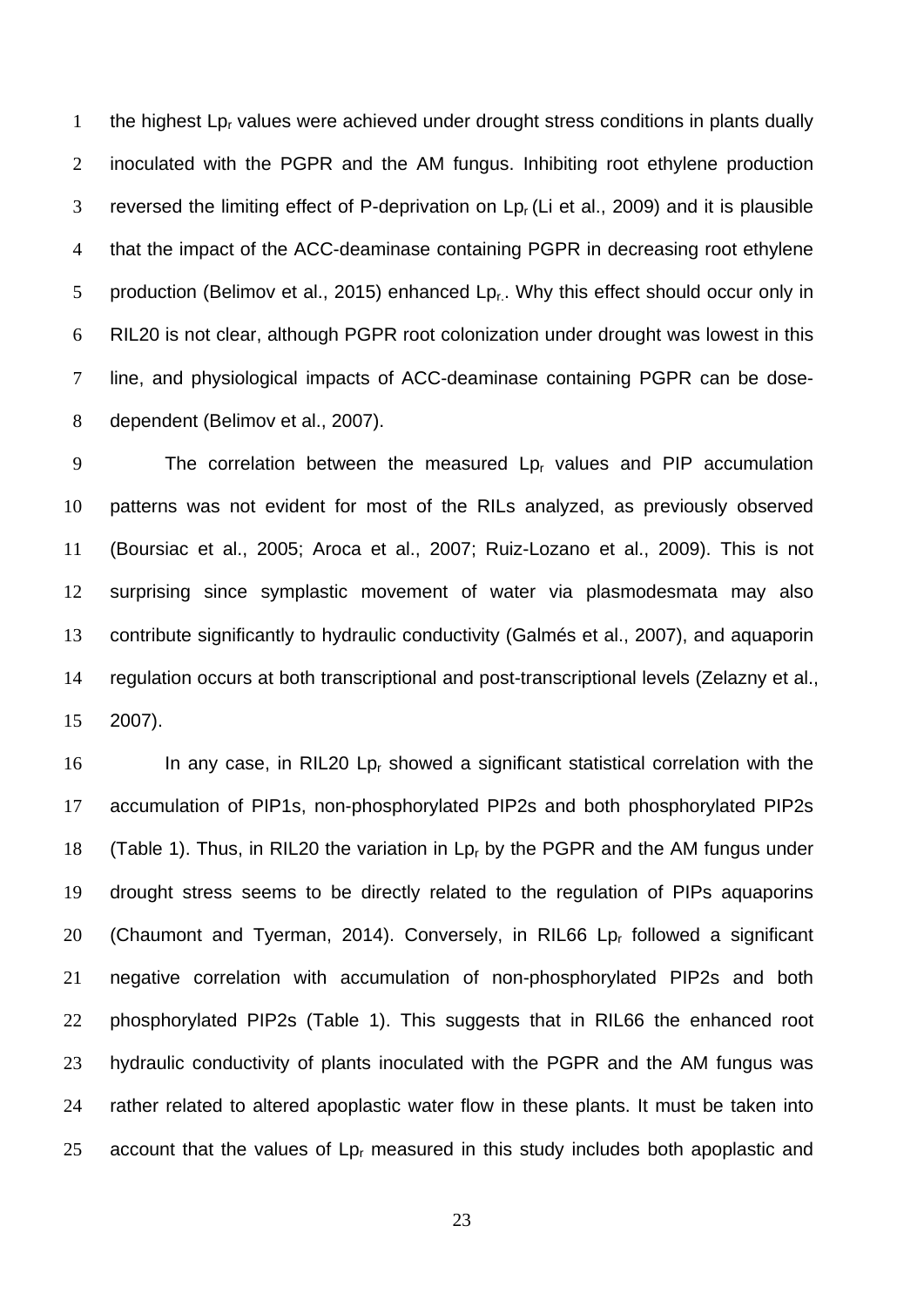symplastic water flow. In this regards, the presence of mycorrhizal fungi within the 2 roots may have greatly contributed to the increase of the apoplastic water flow within the roots as previously reported (Lehto and Zwiazek, 2011; Barzana et al., 2012). Increased water uptake by mycorrhizal plants under drought has been related to the increased absorbing surface of growing hyphae, and mycorrhizal ability to take up water from soil pores inaccessible to roots, as AM hyphae represent a low-resistance way for water movement until root cells (Ruiz-Lozano, 2003; Allen, 2009; Lehto and Zwiazek, 2011). Thus, water movement through AM fungal hyphae under such conditions can be critical to improve the water supply to the plant and, therefore, cell-to-cell and apoplastic pathways increase (Barzana et al., 2012). On the other hand, AM fungal aquaporins have been related to water transport in the extraradical mycelium and in the periarbuscular membrane (Li et al., 2013). Thus, in AM plants, the enhanced root hydraulic conductivity could be also due to the activity of the own fungal aquaporins (Bárzana et al., 2014; 2015).

## **5. Conclusions**

Results obtained clearly demonstrate a variation in the performance of the different tomato RILs under conditions of drought stress, as well as, a differential effect of the microbial inoculants (AM fungus and/or PGPR) on plant performance, depending on the RIL involved. Thus, RIL66 is the one obtaining the maximum benefit from inoculation with the AM fungus and the PGPR. In contrast, RIL20 or 22 RIL100 received little benefit from the microorganisms applied under conditions of drought stress. This genetic diversity in microbial response may be exploited commercially, particularly if a selected RIL is used as stress-tolerant rootstock.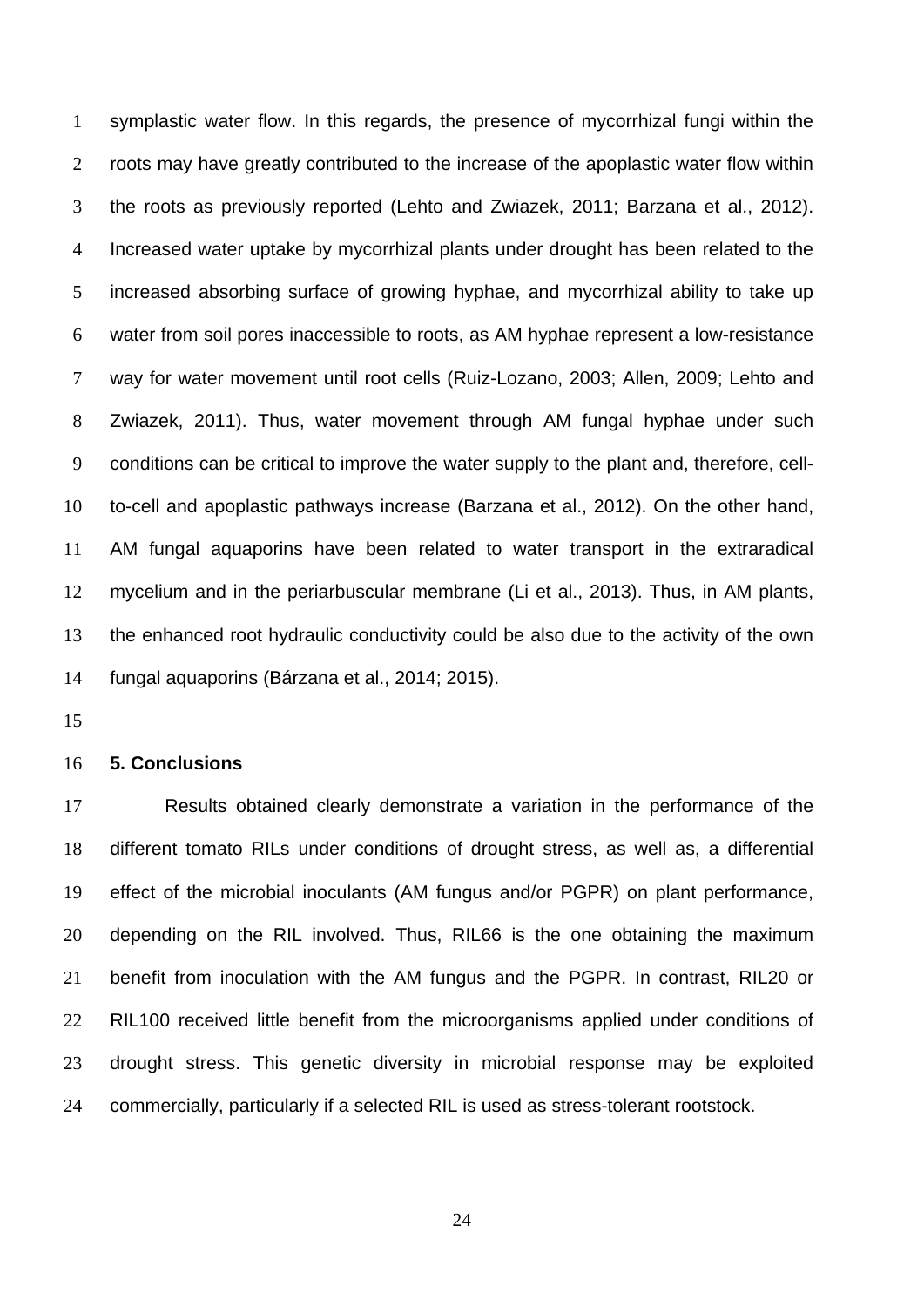We propose that RIL66 could be selected as a good plant material to be used as rootstock in a grafting program to improve tomato growth and productivity under water limiting conditions. Since RIL66 is highly responsive to microbial inoculants, this grafting strategy should be combined with inoculation of the AM fungus *R. irregularis* MUCL41833 and the PGPR *V. paradoxus* 5C-2 in order to improve plant productivity while reducing water and fertilizer inputs under conditions of drought stress.

# **Acknowledgements**

This research has received funding from the European Union's Seventh Framework Programme for research, technological development and demonstration under grant agreement no 289365 (ROOTOPOWER project). We thank Eva Lucic (INOQ GmbH) for providing the AM and PGPR inocula, and Aquilino Sánchez (UNIGENIA Bioscience) for providing seeds from the different RILs used.

#### **References**

Albacete, A., Martínez-Andújar, C., Dodd, I.C., Giuffrida, F., Hichri, I., Lutts, S., Thompson, A., Asins, M.J., 2015a. Rootstock-mediated variation in tomato vegetative growth under drought, salinity and soil impedance stresses. Acta Hortic. 1086, 141-146.

Albacete, A., Martínez-Andújar, C., Martínez-Pérez, A., Thompson, A.J., Dodd, I.C., Pérez-Alfocea, F., 2015b. Unravelling rootstock×scion interactions to improve food security. J. Exp. Bot. 66, 2211-2226.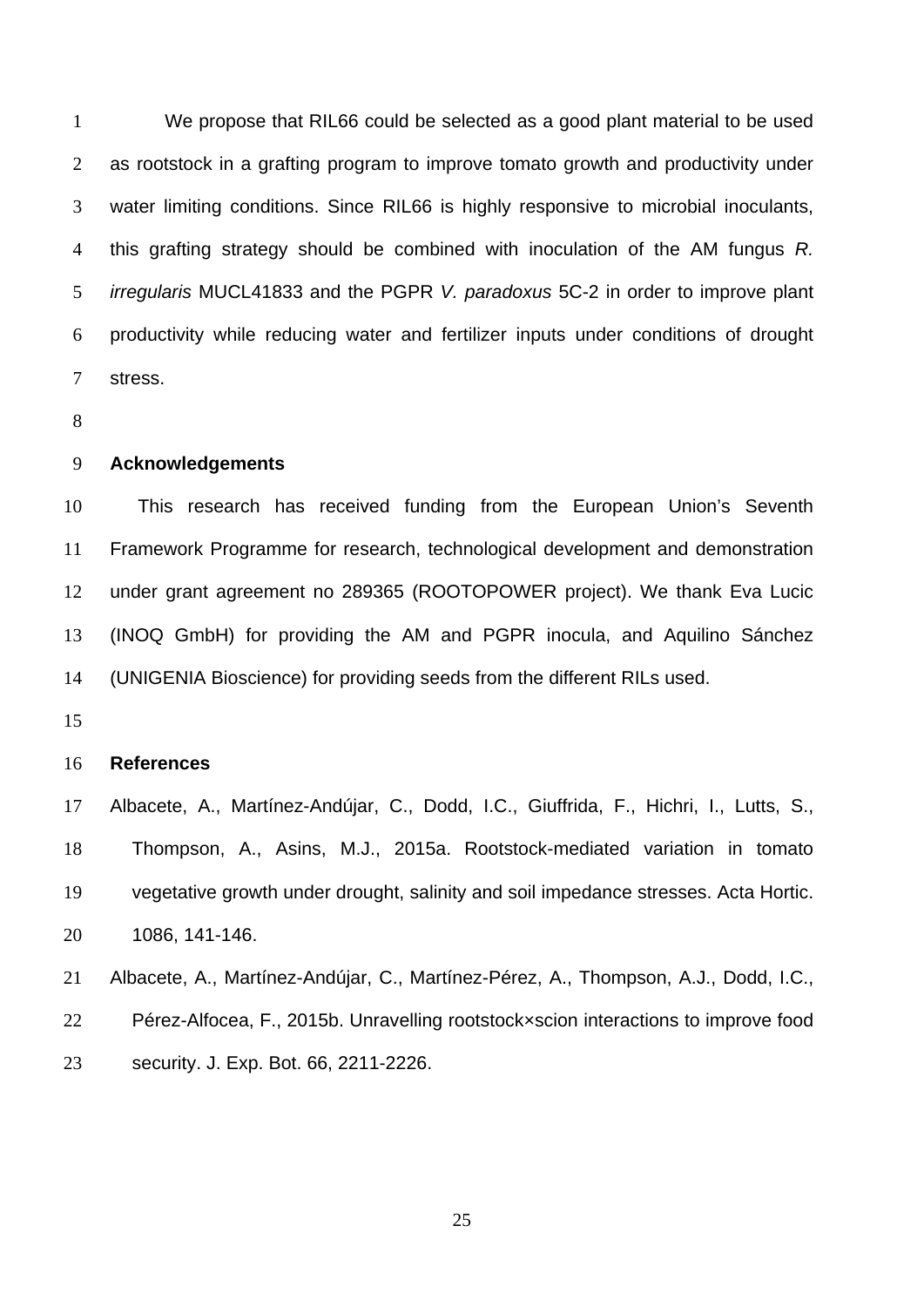| $\mathbf{1}$   | Albacete, A., Martínez-Andújar, C., Pérez-Alfocea, F., Ruiz-Lozano, J.M., Asins, M.J., |
|----------------|----------------------------------------------------------------------------------------|
| $\overline{2}$ | 2015c. Rootstock-mediated variation in tomato vegetative growth under low              |
| 3              | potassium or phosphorous supplies. Acta Hortic. 1086, 147-152.                         |
| $\overline{4}$ | Allen, MF., 2009. Bidirectional water flows through the soil-fungal-plant mycorrhizal  |
| 5              | continuum. New Phytol. 182, 290-293.                                                   |
| 6              | Aroca, R., Porcel, R., Ruiz-Lozano, J.M., 2007. How does arbuscular mycorrhizal        |
| $\overline{7}$ | symbiosis regulate root hydraulic properties and plasma membrane aquaporins in         |
| $8\,$          | Phaseolus vulgaris under drought, cold or salinity stresses? New Phytol. 173, 808-     |
| 9              | 816.                                                                                   |
| 10             | Aroca, R., Porcel, R., Ruiz-Lozano, J.M., 2012. Regulation of root water uptake        |
| 11             | under abiotic stress conditions. J. Exp. Bot. 63, 43-57.                               |
| 12             | Asins, M.J., Bolarín, M.C., Pérez-Alfocea, F., Estañ, M.T., Martínez-Andújar, C.,      |
| 13             | Albacete, A., Villalta, I., Bernet, G.P., Dodd, I.C., Carbonell, E.A., 2010. Genetic   |
| 14             | analysis of physiological components of salt tolerance conferred by Solanum            |
| 15             | rootstocks. What is the rootstock doing for the scion? Theor. Appl. Genet. 121,        |
| 16             | 105-115.                                                                               |
| 17             | Asins, M.J., Raga, V., Roca, D., Belver, A., Carbonell, E.A., 2015. Genetic dissection |
| 18             | of tomato rootstock effects on scion traits under moderate salinity. Theor. Appl.      |
| 19             | Genet. 128, 667-679.                                                                   |
| 20             | Augé, RM., 2000. Stomatal behavior of arbuscular mycorrhizal plants, in: Kapulnik, Y., |
| 21             | Douds, D.D. (Eds.), Arbuscular Mycorrhizas: Physiology and Function. Kluwer            |
| 22             | Academic Publishers, Dordrecht, the Netherlands. pp. 201-237.                          |
| 23             | Azcón, R., Medina, A., Aroca, R., Ruiz-Lozano, J.M., 2013. Abiotic stress              |
| 24             | the arbuscular<br>remediation<br>mycorrhizal symbiosis and<br>rhizosphere<br>by        |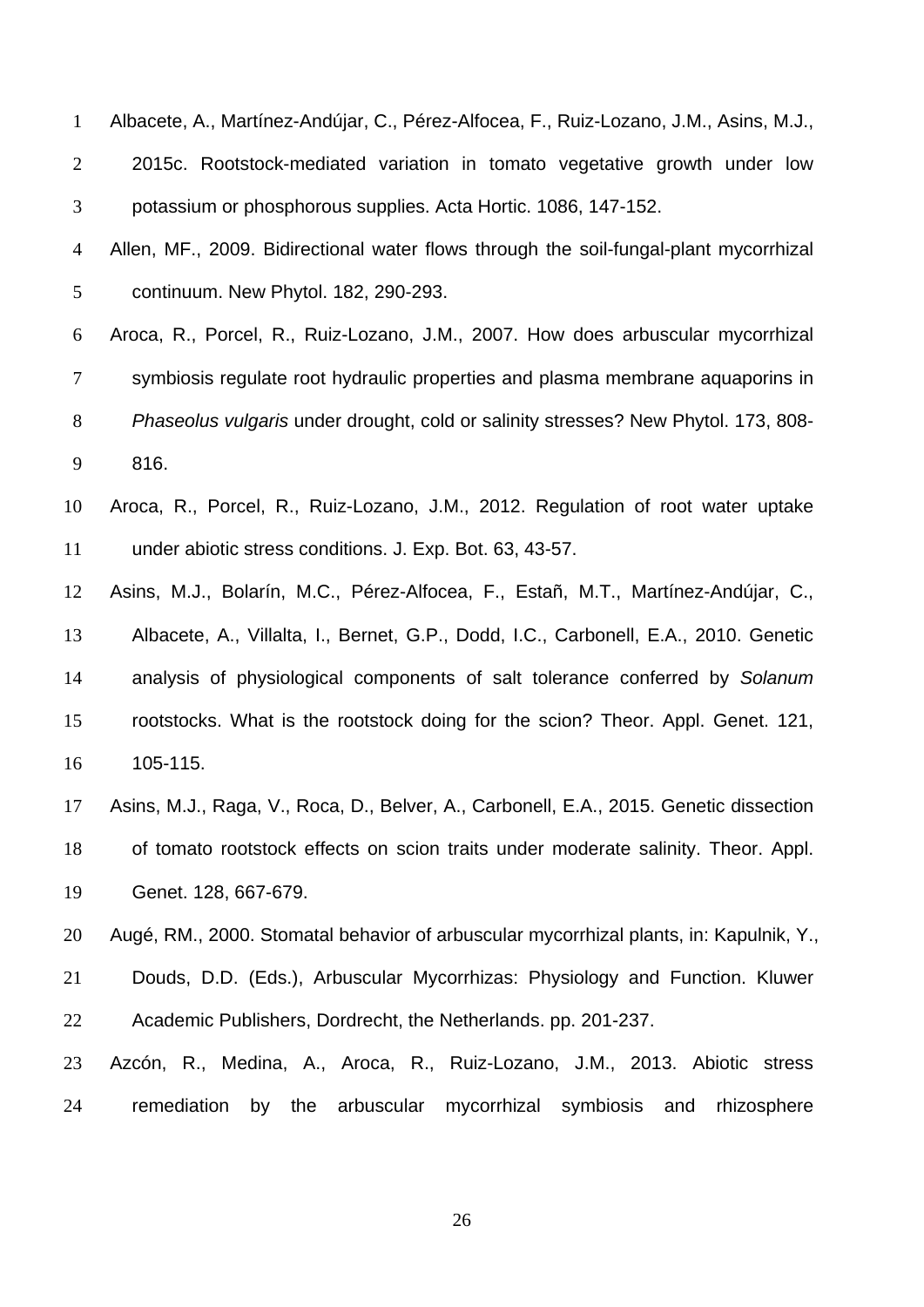bacteria/yeast interactions, in: de Bruijn FJ. (Ed.) Molecular Microbial Ecology of the Rhizosphere, John Wiley and Sons Ltd, England, pp. 991-1002.

Bárzana, G., Aroca, R., Bienert, P., Chaumont, F., Ruiz-Lozano, J.M., 2014. New insights into the regulation of aquaporins by the arbuscular mycorrhizal symbiosis in maize plants under drought stress and possible implications for plant performance. Mol. Plant-Microbe Interact. 27, 349-363.

Bárzana, G., Aroca, R., Paz, J.A., Chaumont, F., Martinez-Ballesta, M.C., Carvajal, M., Ruiz-Lozano, J.M., 2012. Arbuscular mycorrhizal symbiosis increases relative apoplastic water flow in roots of the host plant under both well-watered and drought stress conditions. Ann. Bot. 109, 1009-1017.

Bárzana, G., Aroca, R., Ruiz-Lozano, J.M., 2015. Localized and non-localized effects of arbuscular mycorrhizal symbiosis on accumulation of osmolytes and aquaporins and on antioxidant systems in maize plants subjected to total or partial root drying. Plant, Cell Environ. 38, 1613-1627.

Bates, L.S., Waldren, R.P., Teare, I.D., 1973. Rapid determination of free proline for water stress studies. Plant Soil 39, 205-207.

Belimov, A.A., Dodd, I.C., Safronova, V.I., Hontzeas, N., Davies, W.J., 2007. *Pseudomonas brassicacearum* strain Am3 containing 1-aminocyclopropane-1- carboxylate deaminase can show both pathogenic and growth-promoting properties in its interaction with tomato. J. Exp. Bot. 58, 1485-1495.

Belimov, A.A., Dodd, I.C., Safronova, V.I., Shaposhnikov, A.I., Azarova, T.S., Makarova, N.M., Davies, W.J., Tikhonovich, I.A., 2015. Rhizobacteria that produce auxins and contain ACC deaminase decrease amino acid concentrations in the rhizosphere and improve growth and yield of well-watered and water-limited potato (*Solanum tuberosum*). Ann. Appl. Biol. 167, 11-25.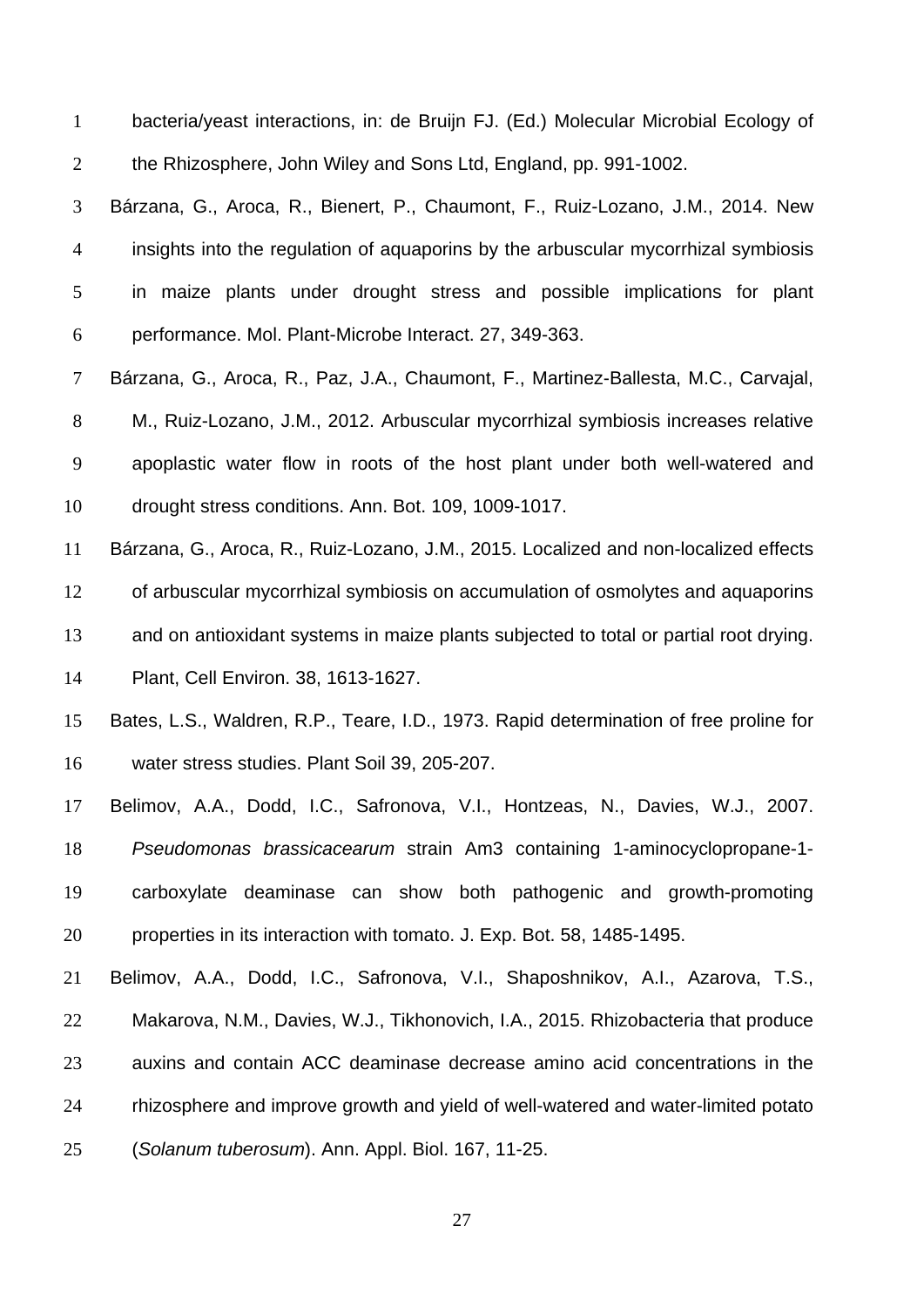|              | 1 Bheemareddy, V.S., Lakshman, H.C., 2011. Effect of AM fungus Glomus                |  |  |  |  |
|--------------|--------------------------------------------------------------------------------------|--|--|--|--|
| 2            | fasciculatum on metabolite accumulation in four varieties of Triticum aestivum L.    |  |  |  |  |
| $\mathbf{3}$ | under short-term water stress. Vegetos 24, 41-49.                                    |  |  |  |  |
|              | 4 Birhane, E., Sterck, F.J., Fetene, M., Bongers, F., Kuyper, T.W., 2012. Arbuscular |  |  |  |  |

mycorrhizal fungi enhance photosynthesis, water use efficiency, and growth of frankincense seedlings under pulsed water availability conditions. Oecologia 169, 895-904.

Boursiac, Y., Chen, S., Luu, D-T., Sorieul, M., Dries, N., Maurel, C., 2005. Early effects of salinity on water transport in Arabidopsis roots. Molecular and cellular features of aquaporin expression. Plant Physiol. 139, 790-805.

Bradford, M.M., 1976. A rapid and sensitive method for the quantitation of microgram quantities of protein utilizing the principle of protein-dye binding. Anal Biochem. 72, 248-254.

Calvo-Polanco, M., Molina, S., Zamarreno, A.M., Garcia-Mina, J.M., Aroca, R., 2014a. The symbiosis with the arbuscular mycorrhizal fungus *Rhizophagus irregularis* drives root water transport in flooded tomato plants. Plant Cell Physiol. 55, 1017- 1029.

Calvo-Polanco, M., Sánchez-Romera, B., Aroca, R., 2014b. Mild salt stress conditions induce different responses in root hydraulic conductivity of *Phaseolus vulgaris* over-time. PLoS One 9, e90631.

Calvo-Polanco, M., Señorans, J., Zwiazek, J.J., 2012. Role of adventitious roots in water relations of tamarack (*Larix laricina*) seedlings exposed to flooding. BMC Plant Biol. 12, 99.

Cabot, C., Sibole, J.V., Barceló, J., Poschernreider, C., 2014. Lesson from crop plants struggling with salinity. Plant Sci. 226, 2-13.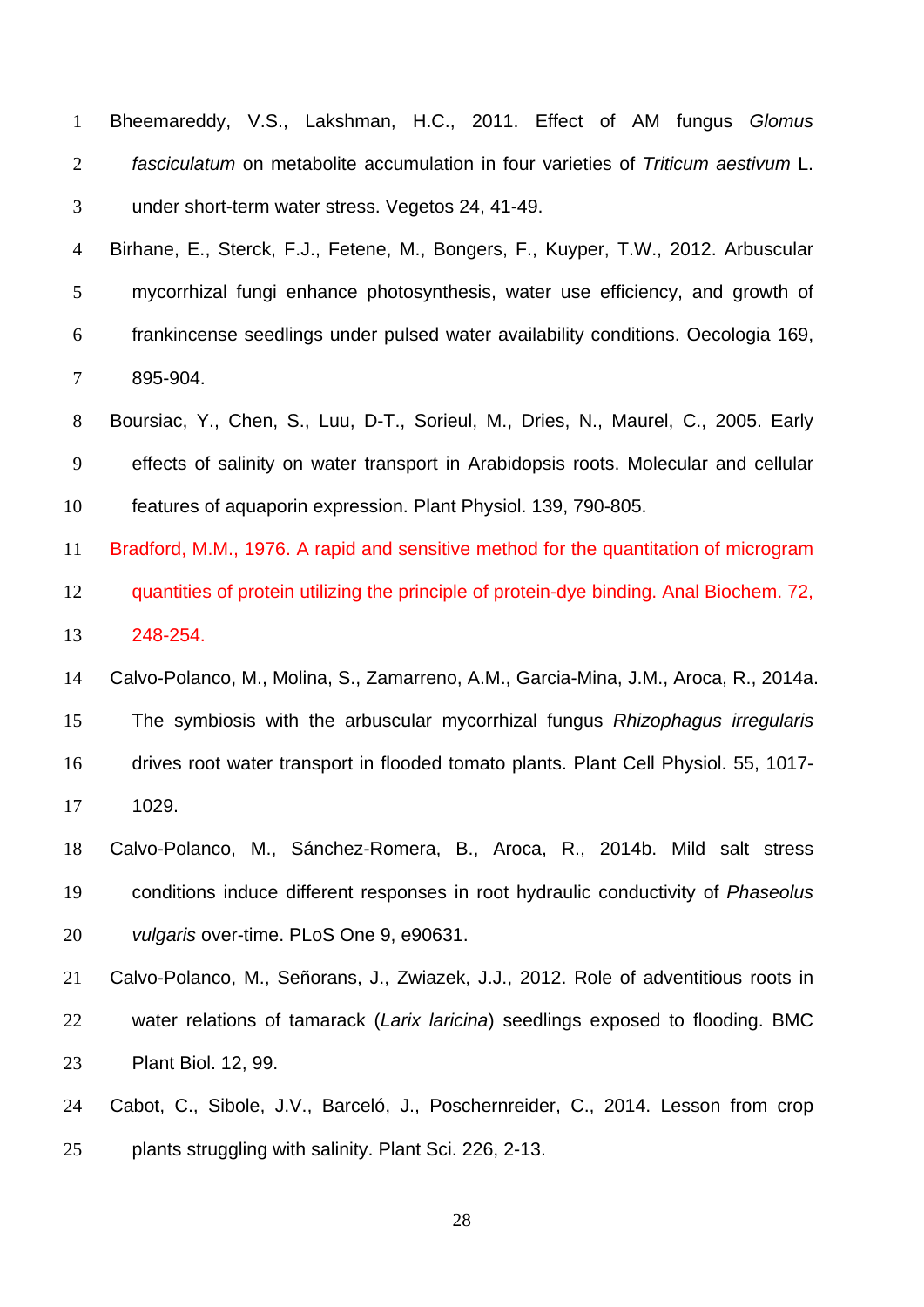| Chaumont, F., Barrieu, F., Jung, R., Chrispeels, M.J., 2000. Plasma membrane      |
|-----------------------------------------------------------------------------------|
| intrinsic proteins from maize cluster in two sequence subgroups with differential |
| aquaporin activity. Plant Physiol. 122, 1025-1034.                                |

- Chaumont, F., Tyerman, S.D., 2014. Aquaporins: highly regulated channels controlling plant water relations. Plant Physiol. 164, 1600-1618.
- Davies, F.T., Potter, J.R., Linderman, R.G., 1993. Drought resistance of mycorrhizal pepper plants independent of leaf P-concentration–response in gas exchange and water relations. Physiol. Plant. 87, 45-53.
- Dobra, J., Motyka, V., Dobrev, P., Malbeck, J., Prasil, I.T., Haisel, D., Gaudinova, A.,
- Havlova, M., Gubis, J., Vankova, R., 2010. Comparison of hormonal responses to heat, drought and combined stress in tobacco plants with elevated proline contents. J. Plant Physiol. 167, 1360-1370.
- Dodd, I.C., Ruiz-Lozano, J.M., 2012. Microbial enhancement of crop resource use efficiency. Curr. Opin. Biotechnol. 23, 236-242.
- Flowers, T.J., Colmer, T.D., 2008. Salinity tolerance in halophytes. New Phytol. 179, 945-963.
- Galmés, J., Medrano, H., Flexas, J., 2007. Photosynthetic limitations in response to

water stress and recovery in Mediterranean plants with different growth forms. New Phytol. 175, 81-93.

- Gill, S.S., Tuteja, N., 2010. Reactive oxygen species and antioxidant machinery in abiotic stress tolerance in crop plants. Plant Physiol. Biochem. 48, 909-930.
- Giovannetti, M., Mosse, B., 1980. An evaluation of techniques for measuring vesicular-arbuscular infection in roots. New Phytol. 84, 489-500.
- Golldack, D., Li, C., Mohanand, H., Probst, N., 2014. Tolerance to drought and salt
- stress in plants: unraveling the signaling networks. Front. Plant Sci. 5, 151.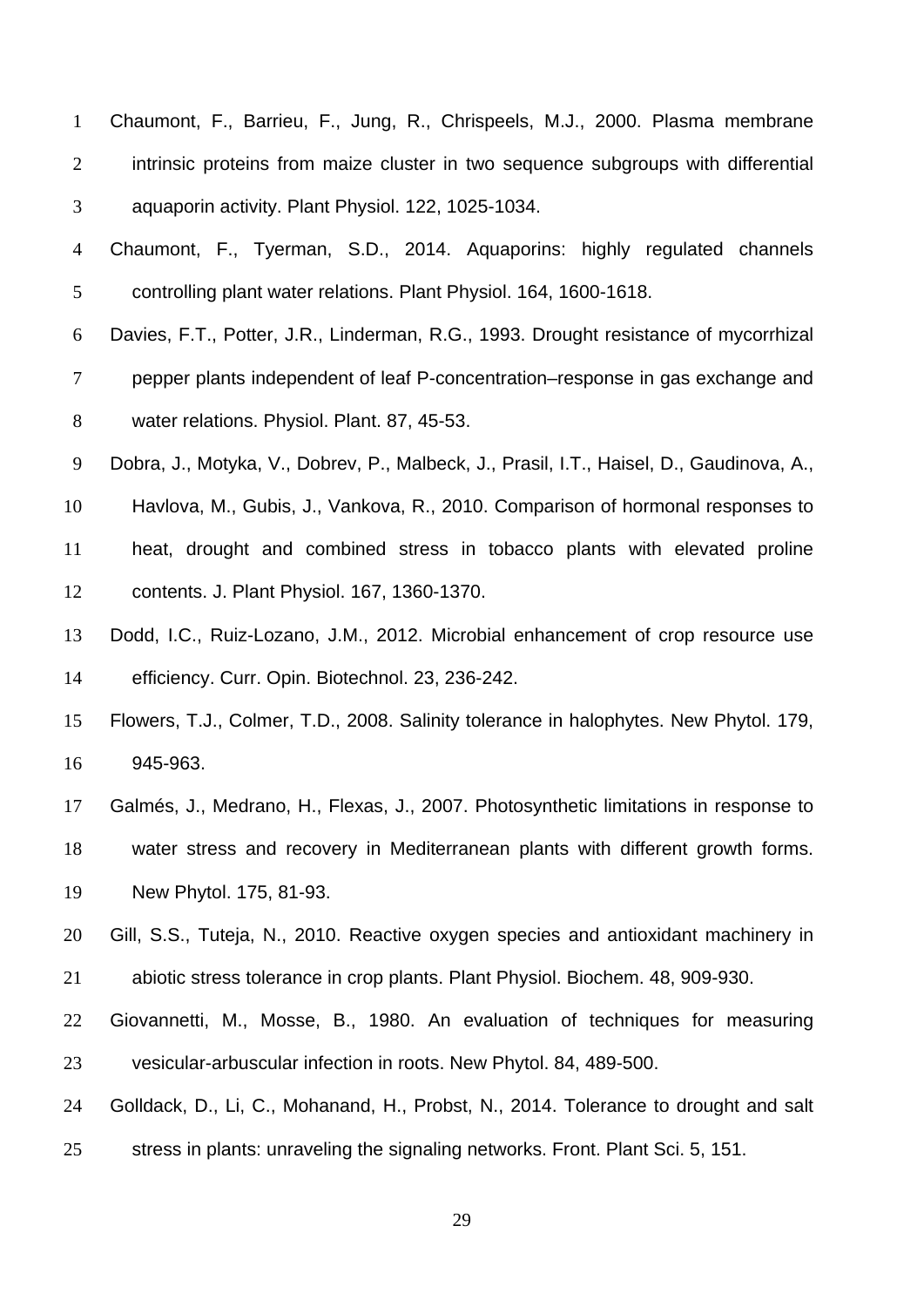Hachez, C., Besserer, A., Chevalier, A.S., Chaumont, F., 2013. Insights into plant plasma membrane aquaporin trafficking. Trends Plant Sci. 18, 344-352.

Hachez, C., Moshelion, M., Zelazny, E., Cavez, D., Chaumont, F., 2006. Localization and quantification of plasma membrane aquaporin expression in maize primary root: a clue to understanding their role as cellular plumbers. Plant Mol. Biol. 62, 305-323.

Hajiboland, R., Aliasgharzadeh, N., Laiegh, S.F., Poschenrieder, C., 2010. Colonization with arbuscular mycorrhizal fungi improves salinity tolerance of tomato (*Solanum lycopersicum* L.) plants. Plant Soil 331, 313-327.

Hoagland, D.R., Arnon, D.I., 1950. The water-culture method for growing plants without soil. Cal. Agric. Exp. Stat. Circ. 347, 1-32.

- Javot, H., Maurel, C., 2002. The role of aquaporins in root water uptake. Ann. Bot. 90, 301-313.
- Johansson, I., Karlsson, M., Shukla, V.K., Chrispeels, M.J., Larsson, C., Kjellbom, P.,

1998. Water transport activity of the plasma membrane aquaporin PM28A is regulated by phosphorylation. Plant Cell 10, 451-459.

Kaushal, M., Wani, S.P., 2016. Plant-growth-promoting rhizobacteria: drought stress alleviators to ameliorate crop production in drylands. Ann. Microbiol. 66, 35-42.

Kishor, P.B., Sreenivasulu, N., 2014. Is proline accumulation *per se* correlated with stress tolerance or is proline homeostasis a more critical issue? Plant, Cell Environ.

37, 300-311.

- Kruger, M., Kruger, C., Walker, C., Stockinger ,H., Schussler, A., 2012. Phylogenetic
- reference data for systematics and phylotaxonomy of arbuscular mycorrhizal fungi
- from phylum to species level. New Phytol. 193, 970-984.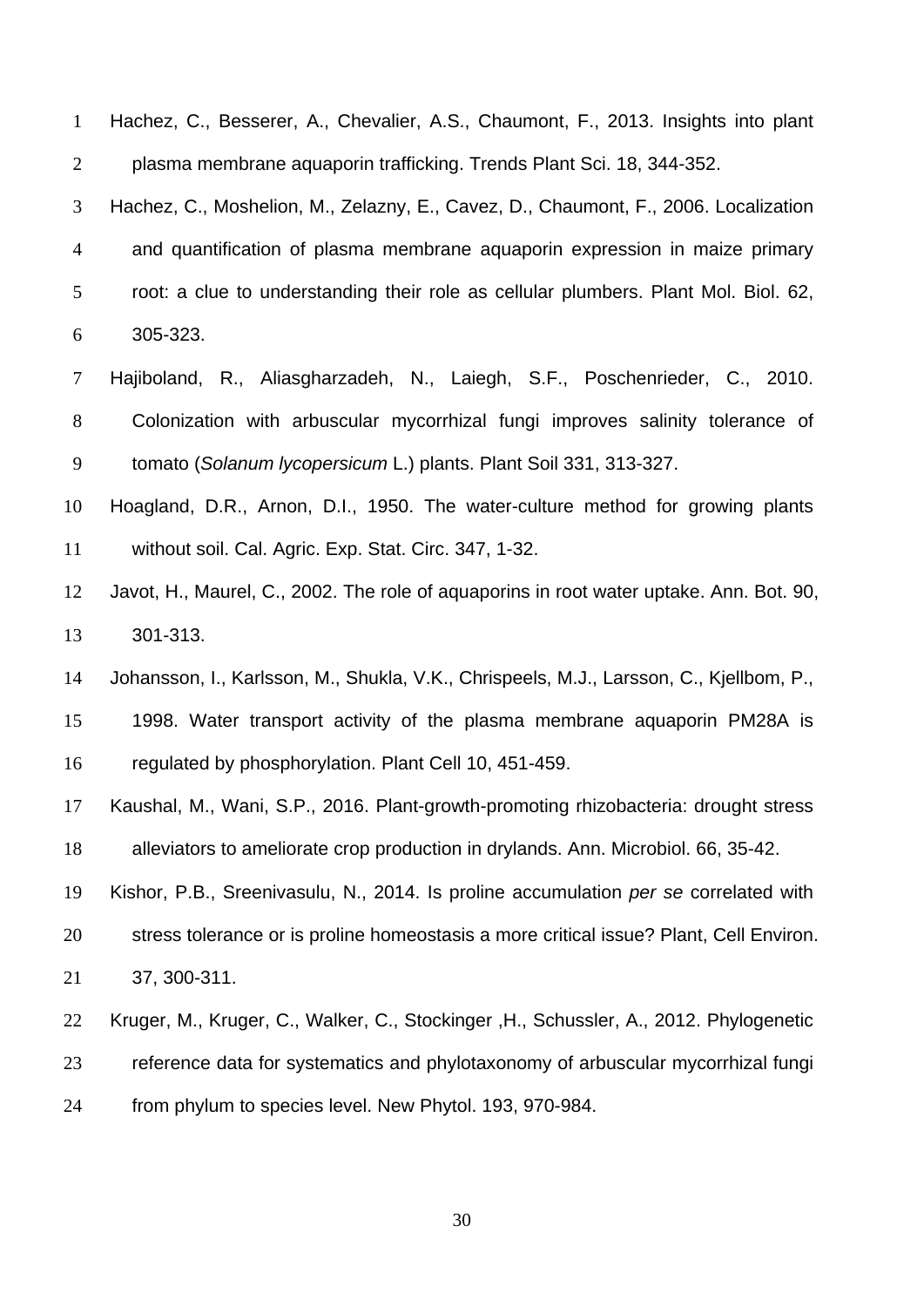| $\mathbf{1}$   | Lee, S.H., Calvo-Polanco, M., Chung, G.C., Zwiazek, J.J., 2010. Cell water flow         |
|----------------|-----------------------------------------------------------------------------------------|
| 2              | properties in root cortex of ectomycorrhizal (Pinus banksiana) seedlings. Plant,        |
| 3              | Cell Environ. 33, 769-780.                                                              |
| $\overline{4}$ | Lehto, T., Zwiazek, J.J., 2011. Ectomycorrhizas and water relations of trees: a review. |
| 5              | Mycorrhiza 21, 71-90.                                                                   |
| 6              | Li, T., Hu, Y-J., Hao, Z-P., Li, H., Wang, Y-S., Chen, B-D., 2013. First cloning and    |
| $\tau$         | characterization of two functional aquaporin genes from an arbuscular mycorrhizal       |
| 8              | fungus Glomus intraradices. New Phytol. 197, 617-630.                                   |
| 9              | Li, D-D., Ruan, X-M., Zhang, J., Wu, Y-J., Wang, X-L., Li, X-B., 2013. Cotton plasma    |
| 10             | membrane intrinsic protein 2s (PIP2s) selectively interact to regulate their water      |
| 11             | channel activities and are required for fiber development. New Phytol. 199, 695-        |
| 12             | 707.                                                                                    |
| 13             | Li, Y.S., Mao, X.T., Tian, Q.Y., Li, L.H., Zhang, W.H., 2009. Phosphorus deficiency-    |
| 14             | induced reduction in root hydraulic conductivity in Medicago falcata is associated      |
| 15             | with ethylene production. Environ. Exp. Bot. 67, 172-177.                               |
| 16             | Liu, T., Sheng, M., Wang, C.Y., Chen, H., Li, Z., Tang, M., 2015. Impact of arbuscular  |
| 17             | mycorrhizal fungi on the growth, water status, and photosynthesis of hybrid poplar      |
| 18             | under drought stress and recovery. Photosynthetica 53, 250-258.                         |
| 19             | Malusá, E., Sala, G., Chitarra, W., Bardi, L., 2013. Improvement of response to low     |
| 20             | water availability in maize plants inoculated with selected rhizospheric microbial      |
| 21             | consortia under different irrigation regimes. Environ. Quality 12, 13-21.               |
| 22             | Marulanda, A., Azcón, R., Chaumont, F., Ruíz-Lozano, J.M., Aroca, R., 2010.             |
| 23             | Regulation of plasma membrane aquaporins by inoculation with a Bacillus                 |
| 24             | megaterium strain in maize (Zea mays L.) plants under unstressed and salt-              |
| 25             | stressed conditions. Planta 232, 533-543.                                               |
|                |                                                                                         |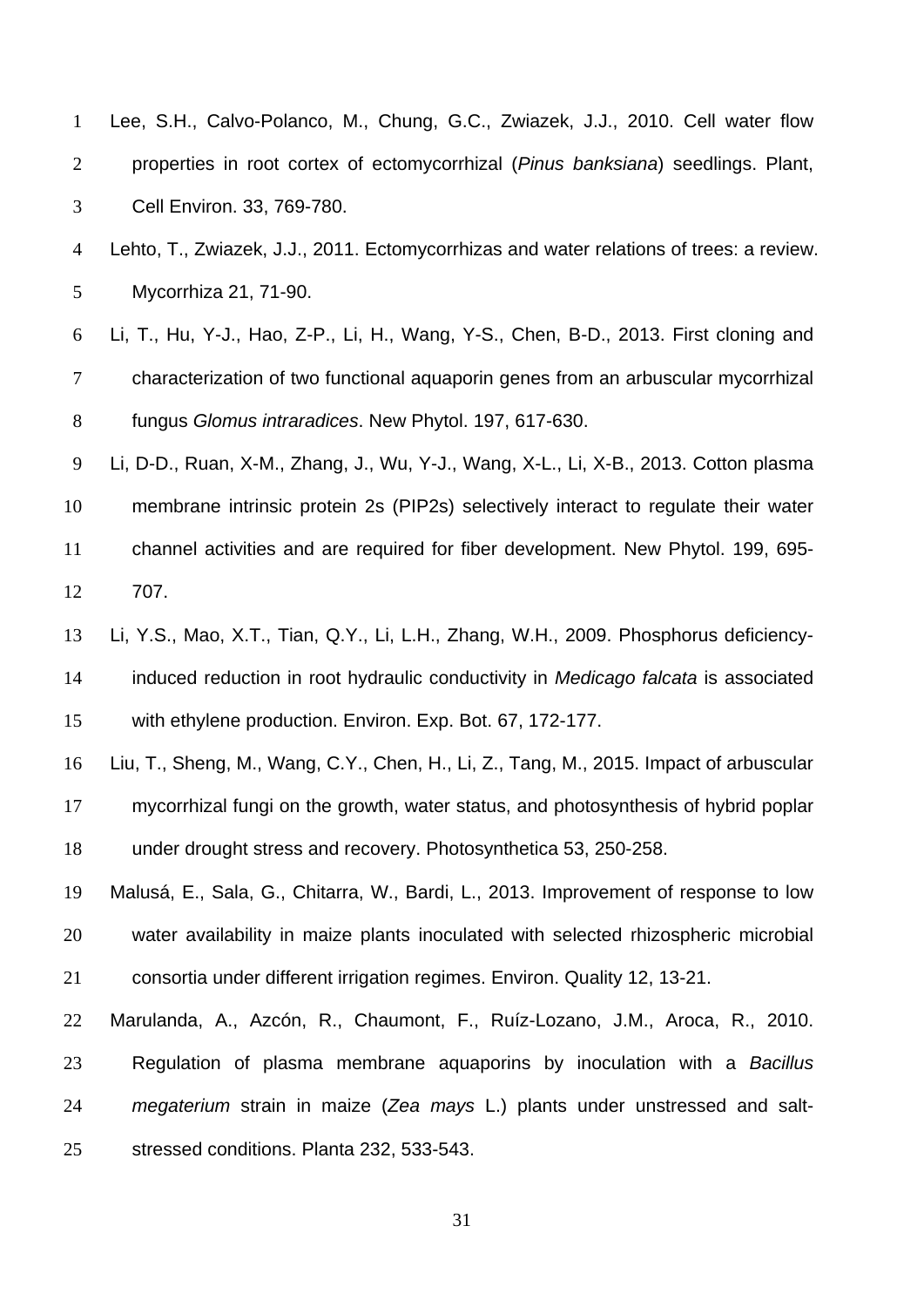| $\mathbf{1}$   | Maurel, C., Verdoucq, L., Luu, D.T., Santoni, V., 2008. Plant aquaporins: membrane     |
|----------------|----------------------------------------------------------------------------------------|
| $\overline{2}$ | channels with multiple integrated functions. An. Rev. Plant Biol. 59, 595-624.         |
| 3              | Maurel, C., Boursiac, Y., Luu, D.T., Santoni, V., Shahzad, Z., Verdouq, L., 2015.      |
| $\overline{4}$ | Aquaporins in plants. Physiol. Rev. 95, 1321-1358.                                     |
| 5              | Miller, G., Suzuki, N., Ciftci-Yilmaz, S., Mittler, R., 2010. Reactive oxygen species  |
| 6              | homeostasis and signalling during drought and salinity stress. Plant, Cell Environ.    |
| $\tau$         | 33, 453-467.                                                                           |
| $8\,$          | Monforte, A.J., Asins, M.J., Carbonell, E.A., 1997. Salt tolerance in Lycopersicon     |
| 9              | species. 5. Does genetic variability at quantitative trait loci affect their analysis? |
| 10             | Theor. Appl. Genet. 95, 284-293.                                                       |
| 11             | Morgan, J.M., 1984. Osmoregulation and water stress in higher plants. An. Rev.         |
| 12             | Plant Physiol. 33, 299-319.                                                            |
| 13             | Noctor, G., Mhamdi, A., Foyer, C.H., 2014. The roles of reactive oxygen metabolism     |
| 14             | in drought: Not so cut and dried. Plant Physiol. 164, 1636-1648.                       |
| 15             | Porcel, R., Redondo-Gómez, S., Mateos-Naranjo, E., Aroca, R., García, R., Ruiz-        |
| 16             | Lozano, J.M., 2015. Arbuscular mycorrhizal symbiosis ameliorates the optimum           |
| 17             | quantum yield of photosystem II and reduces non-photochemical quenching in rice        |
| 18             | plants subjected to salt stress. J. Plant Physiol. 185, 75-83.                         |
| 19             | Porcel, R., Ruíz-Lozano, J.M., 2004. Arbuscular mycorrhizal influence on leaf water    |
| 20             | potential, solute accumulation, and oxidative stress in soybean plants subjected to    |
| 21             | drought stress. J. Exp. Bot. 55, 1743-1750.                                            |
| 22             | Prado, K., Boursiac, Y., Tournaire-Roux, C., Monneuse, J.M., Postaire, O., Da Ines,    |
| 23             | O., Schäffner, A.R., Hem, S., Santoni, V., Maurel, C., 2013. Regulation of             |
| 24             | hydraulics<br>involves light-dependent phosphorylation<br>Arabidopsis<br>leaf<br>0f    |
| 25             | aquaporins in veins. Plant Cell 25, 1029-1039.                                         |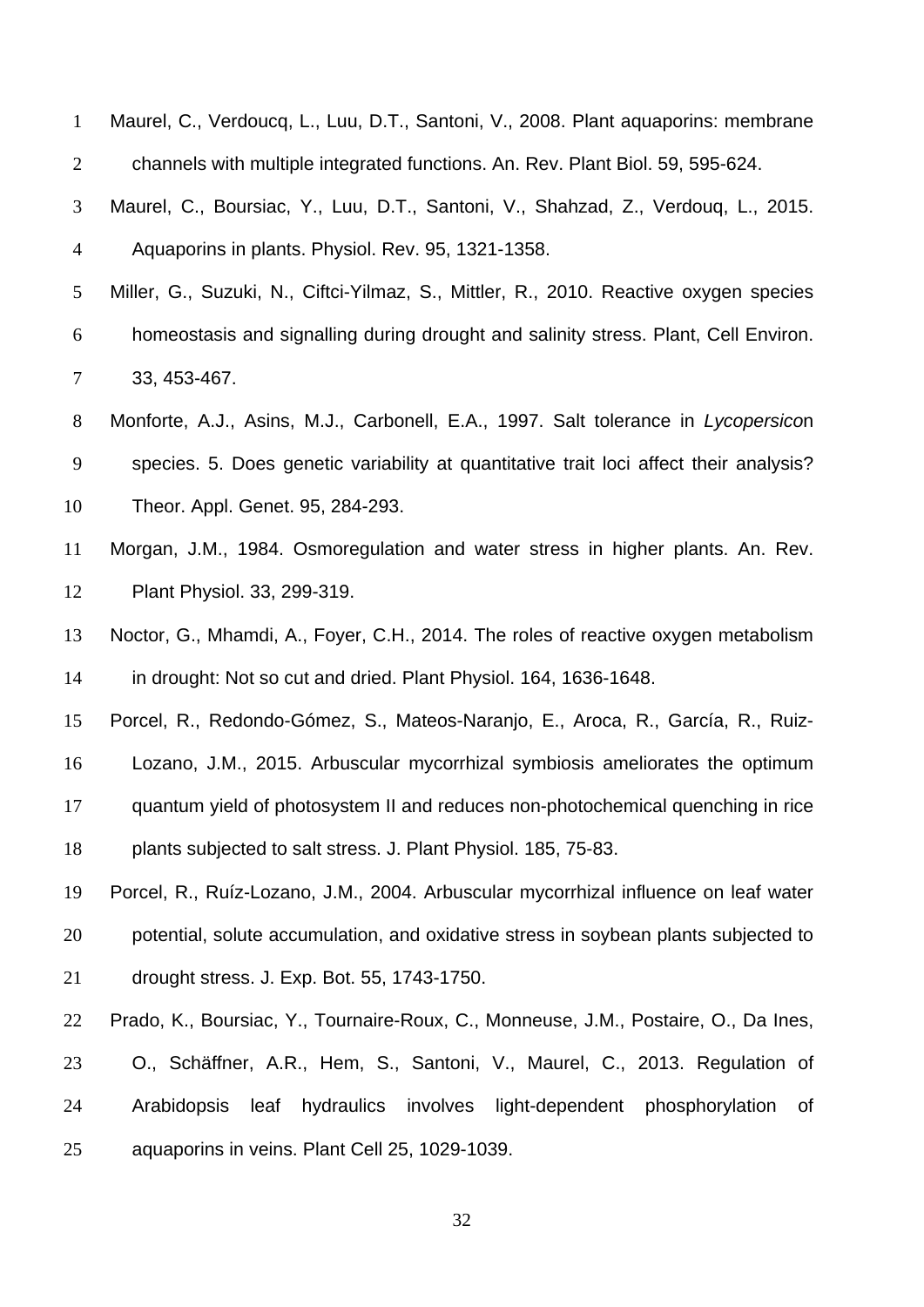Prak, S., Hem, S., Boudet, J., Viennois, G., Sommerer, N., Rossignol, M., Maurel, C., Santoni, V., 2008. Multiple phosphorylations in the C-terminal tail of plant plasma membrane aquaporins: role in subcellular trafficking of AtPIP2;1 in response to salt stress. Mol. Cell Proteom. 7, 1019-1030.

Ruiz-Lozano, J.M., 2003. Arbuscular mycorrhizal symbiosis and alleviation of osmotic stress. New perspectives for molecular studies. Mycorrhiza 13, 309-317.

Ruiz-Lozano, J.M., Alguacil, M.M., Bárzana, G., Vernieri, P., Aroca, R., 2009. Exogenous ABA accentuates the differences in root hydraulic properties between mycorrhizal and non mycorrhizal maize plants through regulation of PIP aquaporins. Plant Mol. Biol. 70, 565-579.

Ruiz-Lozano, J.M., Aroca, R., Zamarreño, A.M, Molina, S., Andreo-Jiménez, B., Porcel, R., García-Mina, J.M., Ruyter-Spira, C., López-Ráez, J.A., 2016. Arbuscular mycorrhizal symbiosis induces strigolactone biosynthesis under drought and improves drought tolerance in lettuce and tomato. Plant, Cell Environ. 39, 441-452.

Ruiz-Lozano, J.M., Perálvarez, M.C., Aroca, R., Azcón, R., 2011. The application of a treated sugar beet waste residue to soil modifies the responses of mycorrhizal and non mycorrhizal lettuce plants to drought stress. Plant Soil 346, 153-166.

Ruiz-Lozano, J.M., Porcel, R., Bárzana, G., Azcón, R., Aroca, R., 2012. Contribution of arbuscular mycorrhizal symbiosis to plant drought tolerance. State of the art, in: Aroca, R. (Ed.) Plant Responses to Drought Stress: From Morphological to Molecular Features. Springer-Verlag, Heidelberg, Germany, pp. 335-362.

Ruzzi, M., Aroca, R., 2015. Plant growth-promoting rhizobacteria act as biostimulants

in horticulture. Sci. Hort. 196, 124-134.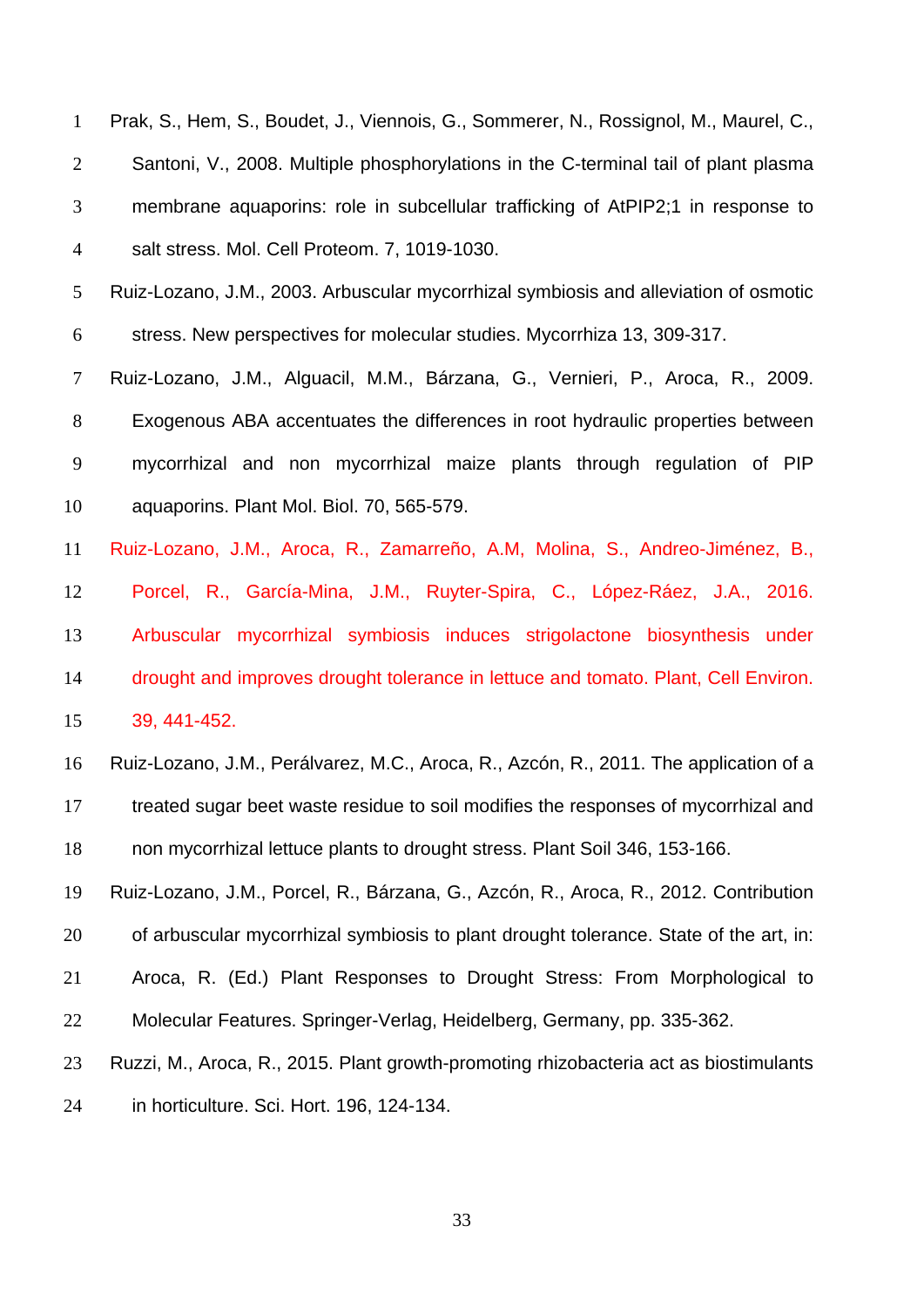Sánchez-Romera, B., Ruiz-Lozano, J.M., Zamarreño, A.M., García-Mina, J.M., Aroca, R., 2016. Arbuscular mycorrhizal symbiosis and methyl jasmonate avoid the inhibition of root hydraulic conductivity caused by drought. Mycorrhiza 26, 111-122. Scheibe, R., Beck, E., 2011. Drought, desiccation, and oxidative stress, in: Lüttge U., Beck, E., Bartels, D. (Eds.) Plant Desiccation Tolerance, Ecological Studies, Springer-Verlag, Berlin, pp. 209-231, Schwarz, D., Rouphael, Y., Colla, G., Venema, J.H., 2010. Grafting as a tool to improve tolerance of vegetables to abiotic stresses: Thermal stress, water stress and organic pollutants. Sci. Hort. 127, 162-171.

Sheng, M., Tang, M., Chen, H., Yang, B.W., Zhang, F.F., Huang, Y.H., 2008. 11 Influence of arbuscular mycorrhizae on photosynthesis and water status of maize plants under salt stress. Mycorrhiza 18, 287-296.

Singh, L.P., Gill, S.G., Tuteja, N., 2011. Unravelling the role of fungal symbionts in plant abiotic stress tolerance. Plant Signal. Behav. 6, 175-191.

Singh, D.K., Sale, P.W.G., Pallaghy, C.K., Singh, V. 2000. Role of proline and leaf expansion rate in the recovery of stressed white clover leaves with increased phosphorus concentration. New Phytol. 146, 261-269.

Steudle, E., Peterson, C.A., 1998 How does water get through roots? J. Exp. Bot. 49, 775-788.

Stockinger, H., Walker, C., Schüßler, A., 2009. "*Glomus intraradices* DAOM197198",

a model fungus in arbuscular mycorrhiza research, is not *Glomus intraradices*. New Phytol**. 183,** 1176-1187

Trenberth, K.E., Dai, A., Van Der Schrier, G., Jones, P.D., Barichivich, J., Briffa, K.R.,

Sheffield, J., 2014. Global warming and changes in drought. Nature Clim. Chan. 4,

17-22.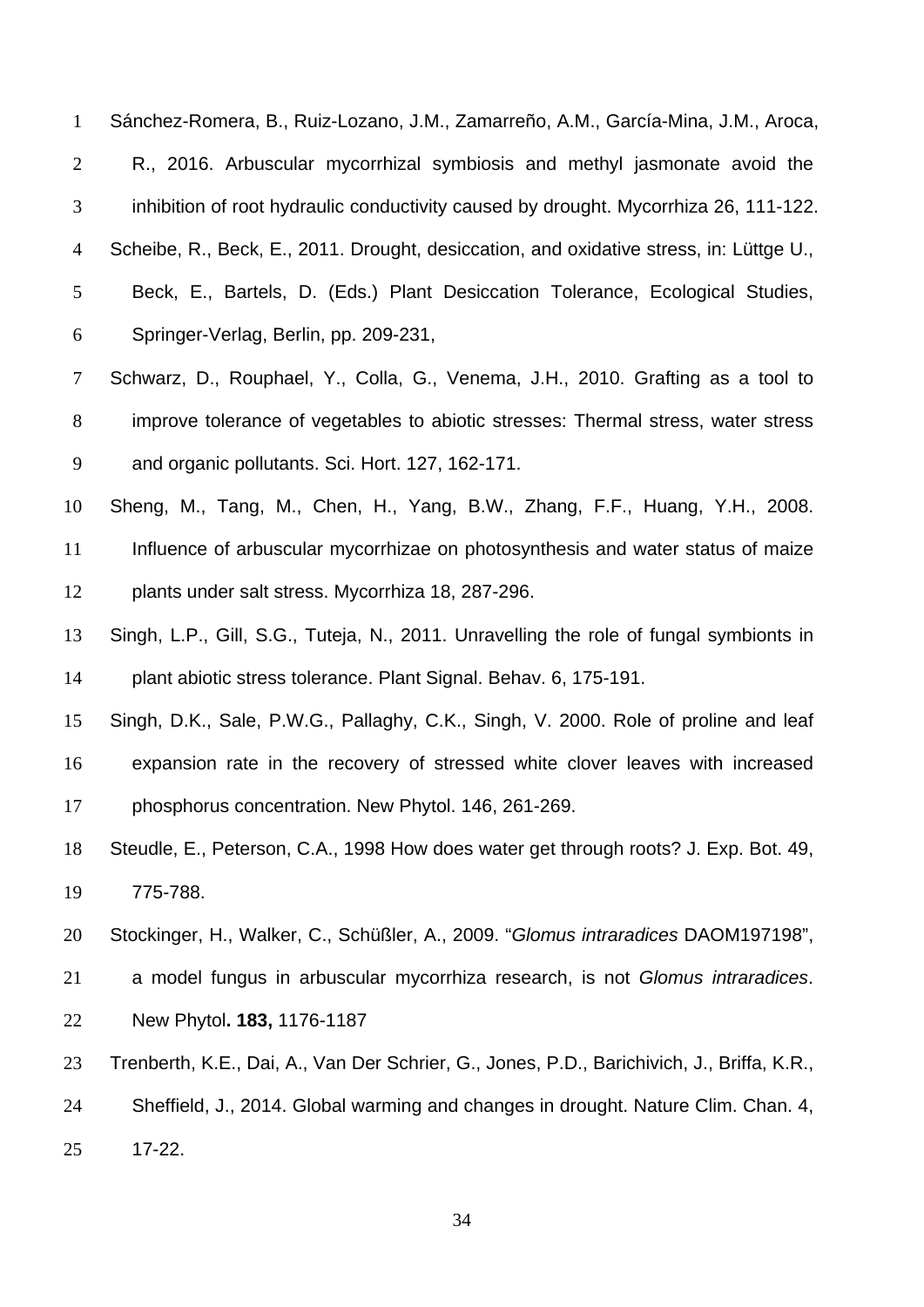| $\mathbf{1}$   | Valentine, A.J., Mortimer, P.E., Lintnaar, A., Borgo, R., 2006. Drought responses of     |
|----------------|------------------------------------------------------------------------------------------|
| $\overline{2}$ | arbuscular mycorrhizal grapevines. Symbiosis 41, 127-133.                                |
| 3              | Vandeleur, R.K., Sullivan, W., Athman, A., Jordans, C., Gilliham, M., Kaiser, B.N.,      |
| $\overline{4}$ | Tyerman, S.D., 2014. Rapid shoot-to-root signalling regulates root hydraulic             |
| 5              | conductance via aquaporins. Plant Cell Environ. 37, 520-538.                             |
| 6              | Zelazny, E., Borst, J.W., Muylaert, M., Batoko, H., Hemminga, M.A., Chaumont, F.,        |
| 7              | 2007. FRET imaging in living maize cells reveals that plasma membrane                    |
| $8\phantom{1}$ | aquaporins interact to regulate their subcellular localization. Proc. Nat. Acad. Sci.    |
| 9              | USA 104, 12359-12364.                                                                    |
| 10             | Zoppellari, F., Malusá, E., Chitarra, W., Lovisolo, C., Spanna, F., Bardi, L., 2014.     |
| 11             | Improvement of drought tolerance in maize (Zea mays L.) by selected rhizospheric         |
| 12             | microorganisms. Ital. J. Agromet. 1, 5-18.                                               |
| 13             | Zou, X., Jiang, Y., Liu, L., Zhang, Z., Zheng, Y., 2010. Identification of transcriptome |
| 14             | induced in roots of maize seedlings at the late stage of waterlogging. BMC Plant         |
| 15             | Biol. 10, 189.                                                                           |
|                |                                                                                          |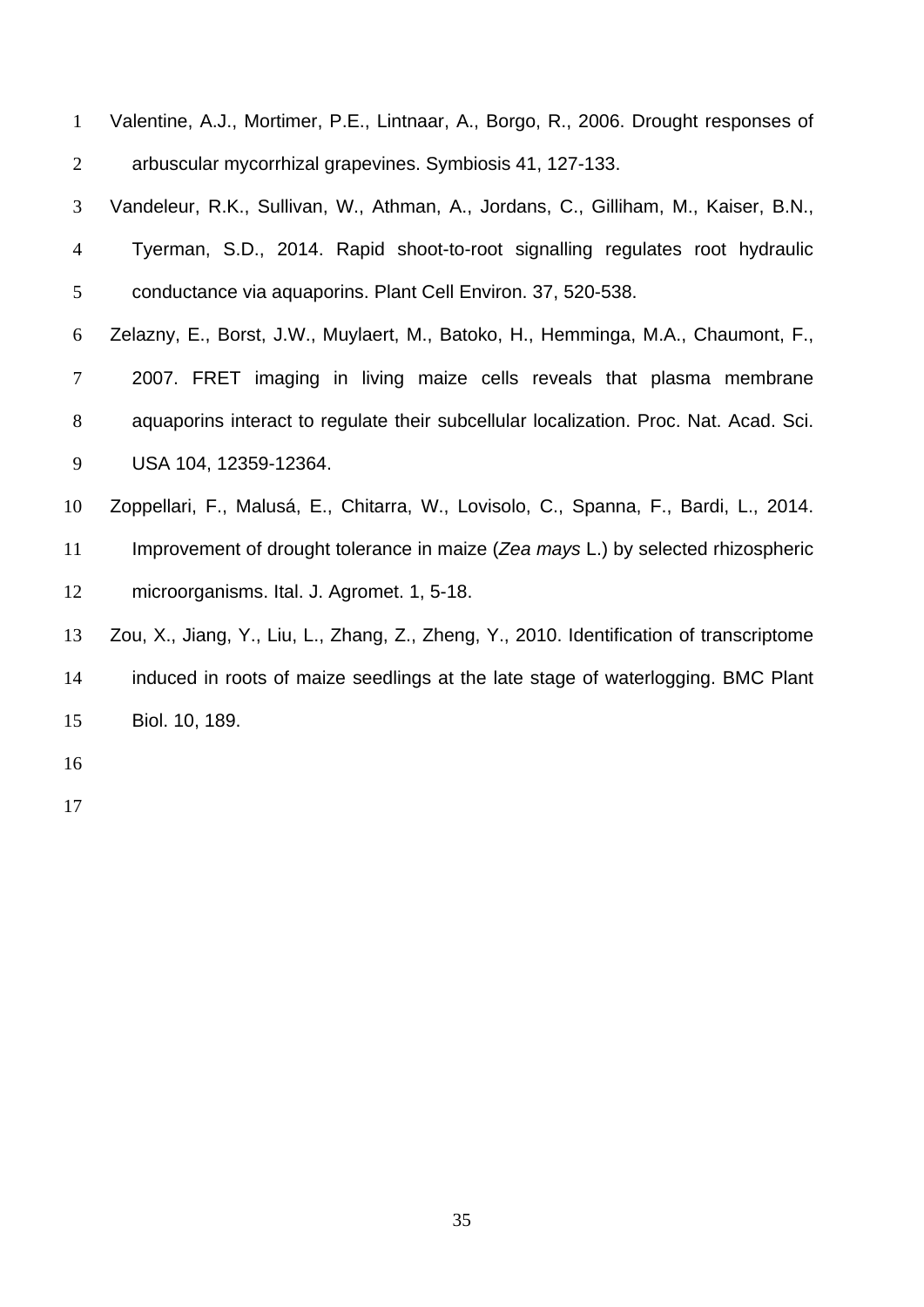- 1 **Table 1.** Pearson correlations between root
- 2 hydraulic conductivity  $(Lp_r)$  and PIP root protein
- 3 abundance and phosphorylation state in plants from
- 4 RIL20 and RIL66.

| <b>RIL20</b> | PIP <sub>1</sub> | PIP <sub>2</sub> | <b>PIP2</b> <sub>280</sub> | PIP2 <sub>280-283</sub> |
|--------------|------------------|------------------|----------------------------|-------------------------|
| $Lp_r$       | 0.687            | 0.590            | 0.637                      | 0.629                   |
| P            | $0.0001*$        | $0.0004*$        | $0.0001*$                  | $0.0001*$               |
|              |                  |                  |                            |                         |
| <b>RIL66</b> | PIP <sub>1</sub> | PIP <sub>2</sub> | <b>PIP2280</b>             | PIP2 <sub>280-283</sub> |
| Lpr          | $-0.012$         | $-0.693$         | $-0.688$                   | $-0.562$                |

5

6

7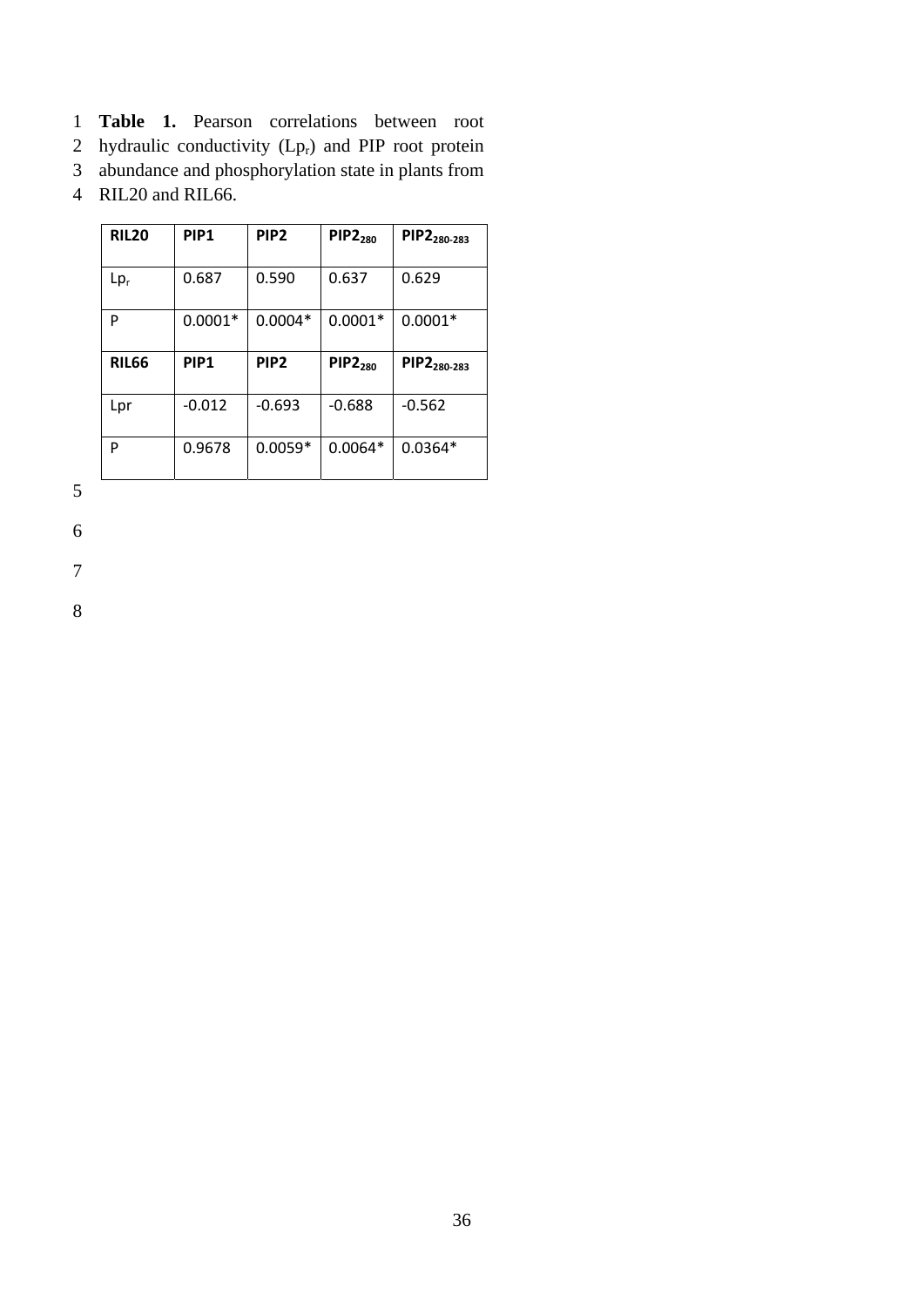**Fig. 1S.** (A) Percentage of mycorrhizal root length and (B) number of bacteria on 2 roots of tomato plants (estimated as Log CFU  $q<sup>-1</sup>$  root fresh weight). A commercial tomato cultivar (Boludo) and four tomato recombinant inbred lines (RIL20, RIL40, RIL66 and RIL100) remained as uninoculated controls (Control) or were inoculated either with the arbuscular mycorrhizal fungus *Rhizophagus irregularis* (AM), the plant growth promoting rhizobacteria *Variovorax paradoxus* 5C-2 (PGPR) or a combination of both microorganisms (AM+PGPR). Plants were cultivated under well-watered 8 conditions or subjected to drought stress for four weeks. Bars represent means  $\pm$ 9 standard error (n=5). Within each recombinant inbred line, different letters indicate significant differences (P<0.05), as determined by Tuckey's test. CFU, colony forming units.

**Fig. 1.** Shoot dry weight of tomato plants. A commercial tomato cultivar (Boludo) and four tomato recombinant inbred lines (RIL20, RIL40, RIL66 and RIL100) remained as uninoculated controls (Control) or were inoculated either with the arbuscular mycorrhizal fungus *Rhizophagus irregularis* (AM), the plant growth promoting rhizobacteria *Variovorax paradoxus* 5C-2 (PGPR) or a combination of both microorganisms (AM+PGPR). Plants were cultivated under well-watered conditions 19 or subjected to drought stress for four weeks. Bars represent means  $\pm$  standard error (n=5). Within each recombinant inbred line, different letters indicate significant differences (P<0.05), as determined by Tuckey's test.

**Fig. 2.** (A) Net photosynthetic activity and (B) relative chlorophyll content in tomato plants. See legend for Figure 1.